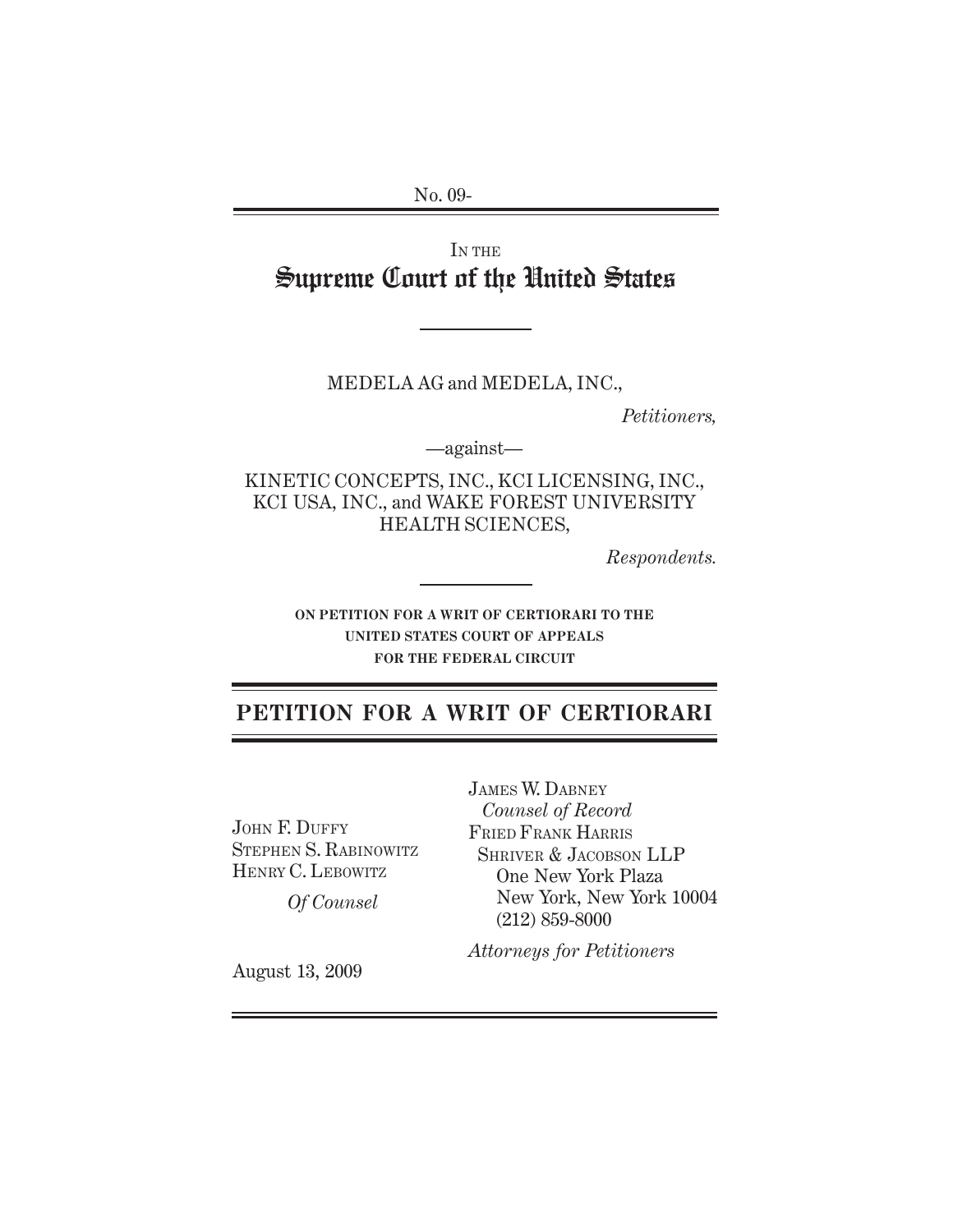### **QUESTION PRESENTED**

To qualify for patent protection, a claimed invention must constitute "non-obvious subject matter."  $35$  U.S.C. § 103. This Court has long held that "[t]he ultimate judgment of obviousness is a legal determination." *KSR Int'l Co. v. Teleflex Inc*., 550 U .S . 398, 427 (2007) (citing *G raham v. John Deere Co*., 383 U.S. 1, 17 (1966)). Under Federal Circuit precedent, however, a person accused of patent infringement has no right to independent judicial, as distinct from lay jury, determination of obviousness. Rather, the Federal Circuit has held that a jury may render a verdict on the ultimate issue of obviousness, and that court review of such a verdict is limited to (i) "recreating" facts that "may have been found" by the jury in reaching its legal conclusion of obviousness, and then (ii) inquiring whether there was any permissible legal rationale that the jury might have adopted in reaching its legal conclusion of obviousness. Federal Circuit precedent on this point conflicts with two en banc decisions of regional circuit courts.

The question presented is:

Whether a person accused of patent infringement has a right to independent judicial, as distinct from lay jury, determination of whether an asserted patent claim satisfies the "non-obvious subject matter" condition for patentability.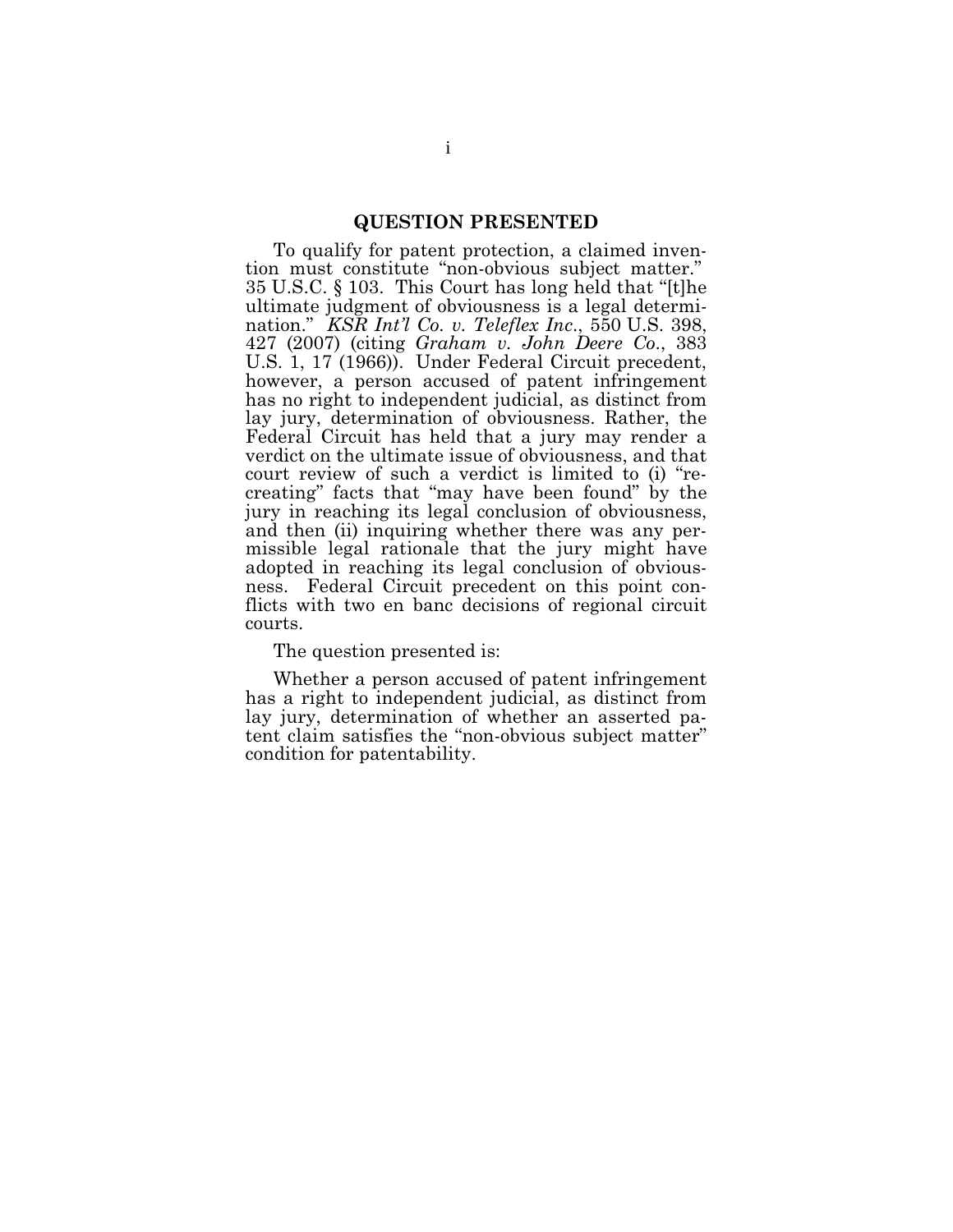## **RULE 29.6 STATEMENT**

Pursuant to this Court's Rule 29.6, Petitioners identify Medela Holding AG and Olle Larsson Holding AG as parent corporations.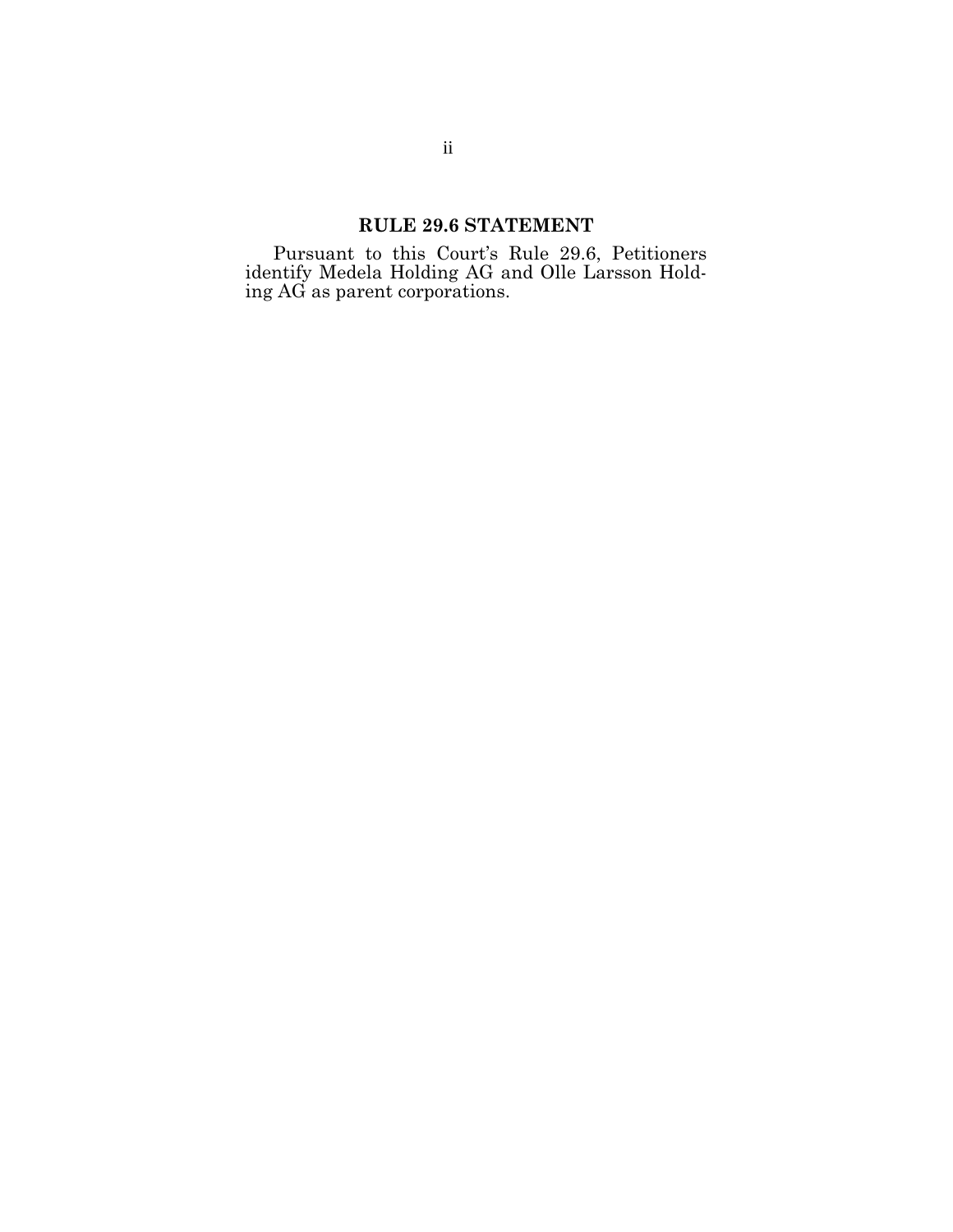# **TABLE OF CONTENTS**

# Page

|             | STATUTORY PROVISION INVOLVED  1                                                                                                    |  |  |  |
|-------------|------------------------------------------------------------------------------------------------------------------------------------|--|--|--|
|             |                                                                                                                                    |  |  |  |
| $A_{\cdot}$ | District Court Proceedings 4                                                                                                       |  |  |  |
| B.          | Federal Circuit Proceedings  8                                                                                                     |  |  |  |
|             | REASONS FOR GRANTING THE                                                                                                           |  |  |  |
| I.          | THERE IS AN ACKNOWLEDGED                                                                                                           |  |  |  |
| II.         | THE FEDERAL CIRCUIT'S<br>APPROACH CONFLICTS WITH,<br>OR IS IN DEEP TENSION WITH,<br>THIS COURT'S PRECEDENTS<br>ON OBVIOUSNESS.  17 |  |  |  |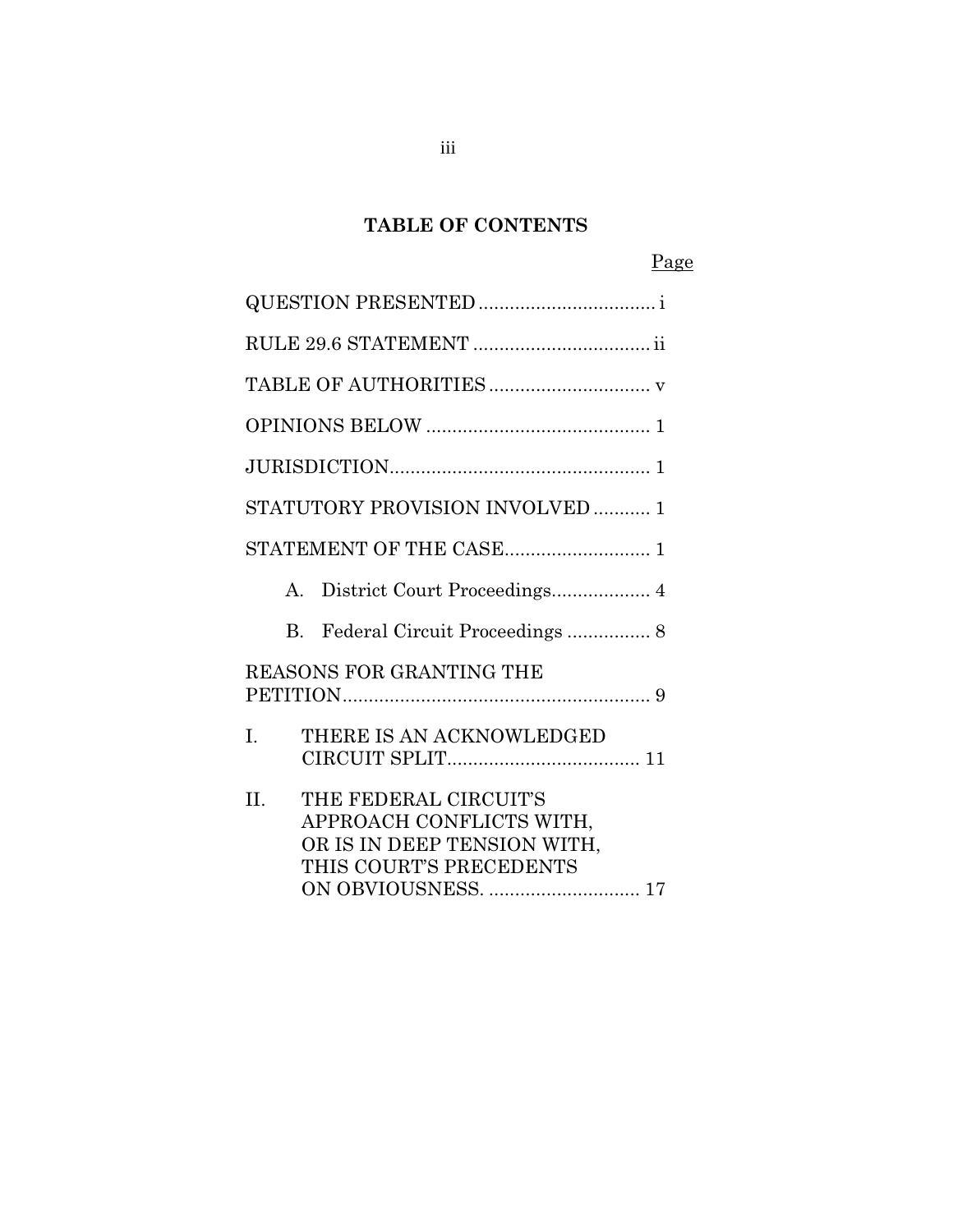| III. THE FEDERAL CIRCUIT'S     |  |
|--------------------------------|--|
| APPROACH IS DIFFICULT OR       |  |
| IMPOSSIBLE TO RECONCILE        |  |
| WITH SETTLED PRINCIPLES OF     |  |
|                                |  |
| IV. THE ISSUE IS IMPORTANT AND |  |
| WORTHY OF THIS COURT'S         |  |
|                                |  |
|                                |  |
|                                |  |

iv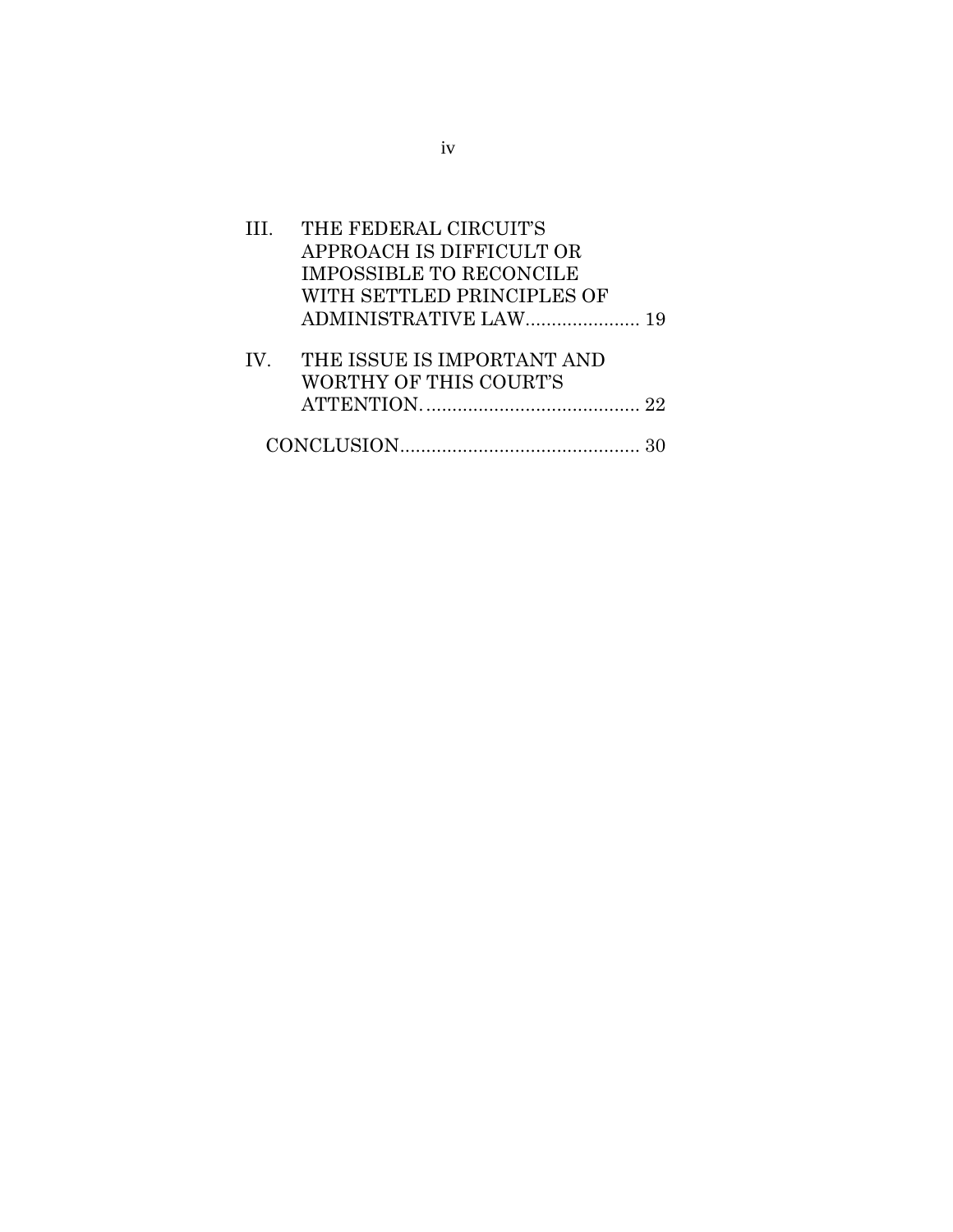# **TAB L E OF AUTH ORITIES**

# Page(s)

## **CASES**

| ACS Hosp. Sys., Inc. v. Montefiore Hosp.<br>732 F.2d 1572 (Fed. Cir. 1984) 26                                      |
|--------------------------------------------------------------------------------------------------------------------|
| Am. Airlines, Inc. v. Lockwood,<br>515 U.S. 1121 (1995)  10, 23, 24                                                |
| Anderson's-Black Rock, Inc. v. Pavement<br>Salvage Co.,                                                            |
| Baumstimler v. Rankin,<br>677 F.2d 1061 (5th Cir.1982)  15                                                         |
| Cardinal Chem. Co. v. Morton Int'l, Inc.,                                                                          |
| Control Components, Inc. v. Valtek, Inc.,<br>609 F.2d 763 (5th Cir.), reh'g denied,<br>616 F.2d 892, cert. denied, |
| Cox v. United States,<br>332 U.S. 442 (1947) 10, 19, 20, 21, 22                                                    |
| Dann v. Johnston,                                                                                                  |
| Dickinson v. Zurko,                                                                                                |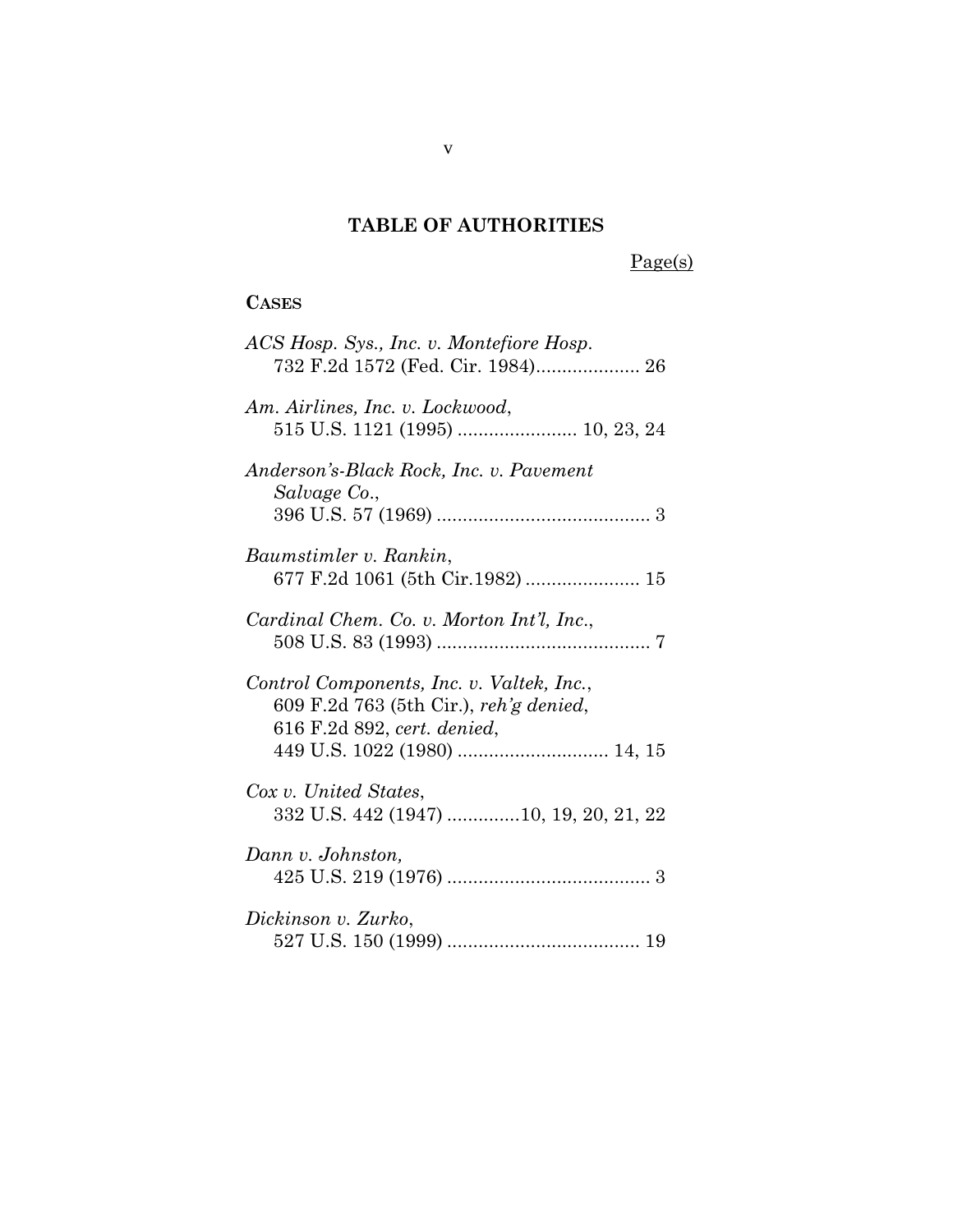| eBay Inc. v. MercExchange, L.L.C.,                                               |
|----------------------------------------------------------------------------------|
| Ford v. United States,                                                           |
| Gila Valley, Globe & N. Ry. Co. v. Hall,                                         |
| Graham v. John Deere Co.,                                                        |
| Group One, Ltd. v. Hallmark Cards, Inc.,<br>407 F.3d 1297 (Fed. Cir. 2005) 8, 13 |
| Holmes Group, Inc. v. Vornado Air<br>Circulation Sys., Inc.,                     |
| In re Lockwood,<br>50 F.3d 966 (Fed. Cir. 1995) 22, 23, 24                       |
| KSR Int'l Co. v. Teleflex Inc.,                                                  |
| Lear, Inc. v. Adkins,                                                            |
| LNP Eng'g Plastics, Inc. v. Miller Waste<br>Mills, Inc.,                         |
| Markman v. Westview Instruments, Inc.,                                           |
| McGinley v. Franklin Sports, Inc.,<br>262 F.3d 1339 (Fed. Cir. 2001) 4, 9, 13    |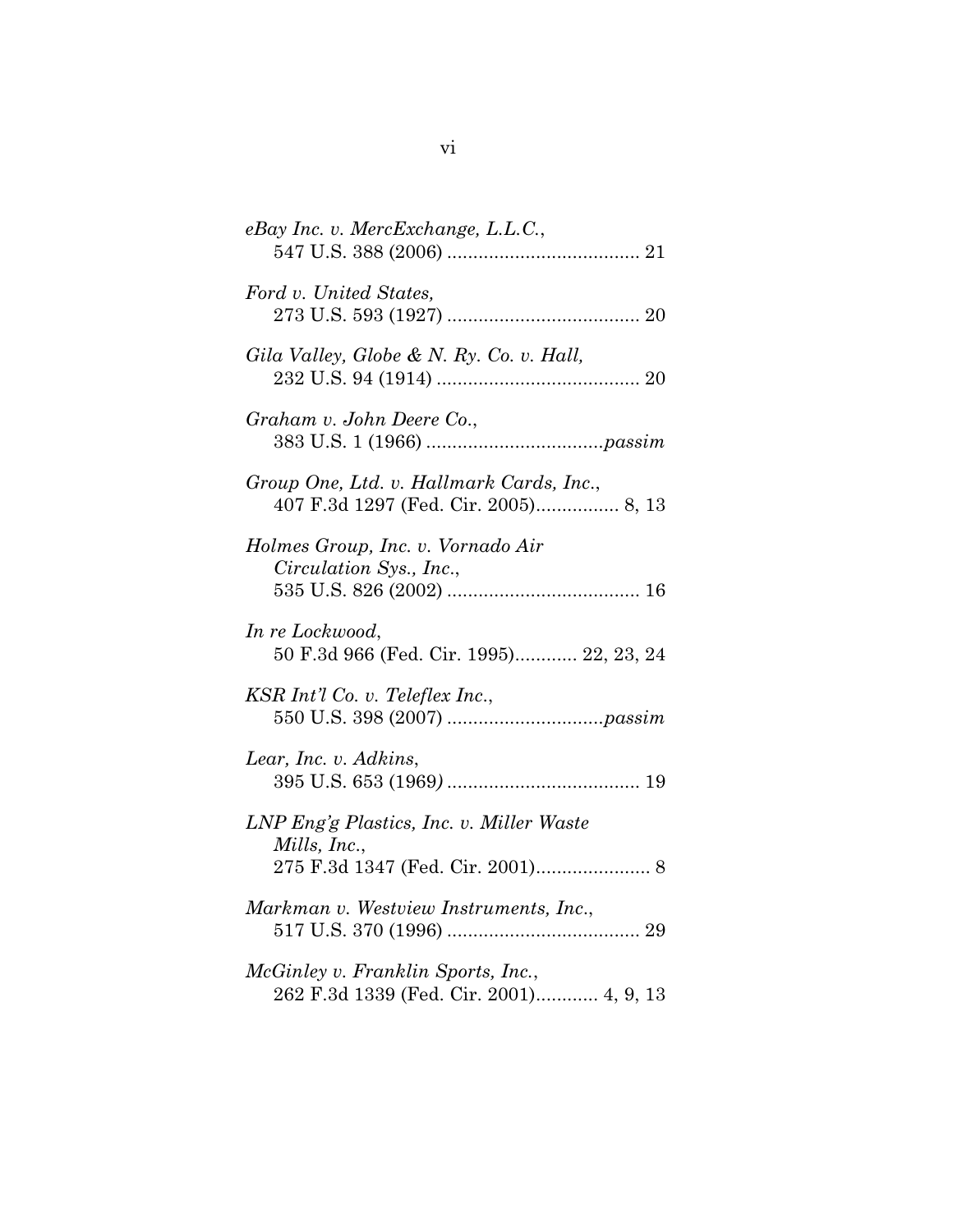| MedImmune, Inc. v. Genentech, Inc.,                                             |
|---------------------------------------------------------------------------------|
| Perkin-Elmer Corp. v. Computervision Corp.,<br>732 F.2d 888 (Fed. Cir. 1984) 11 |
| <i>Pfaff v. Wells Elecs., Inc.,</i>                                             |
| Richardson v. Suzuki Motor Co.,<br>868 F.2d 1226 (Fed. Cir. 1989) 11, 12        |
| Roberts v. Sears, Roebuck & Co.,<br>723 F.2d 1324                               |
| Sakraida v. Ag Pro, Inc.,                                                       |
| Sarkisian v. Winn-Proof Corp.,<br>688 F.2d 647 (9th Cir. 1982)  3, 11           |
| Steele v. United States,                                                        |
| United States v. Adams                                                          |
| <b>STATUTES AND RULES</b>                                                       |
|                                                                                 |
|                                                                                 |
|                                                                                 |
|                                                                                 |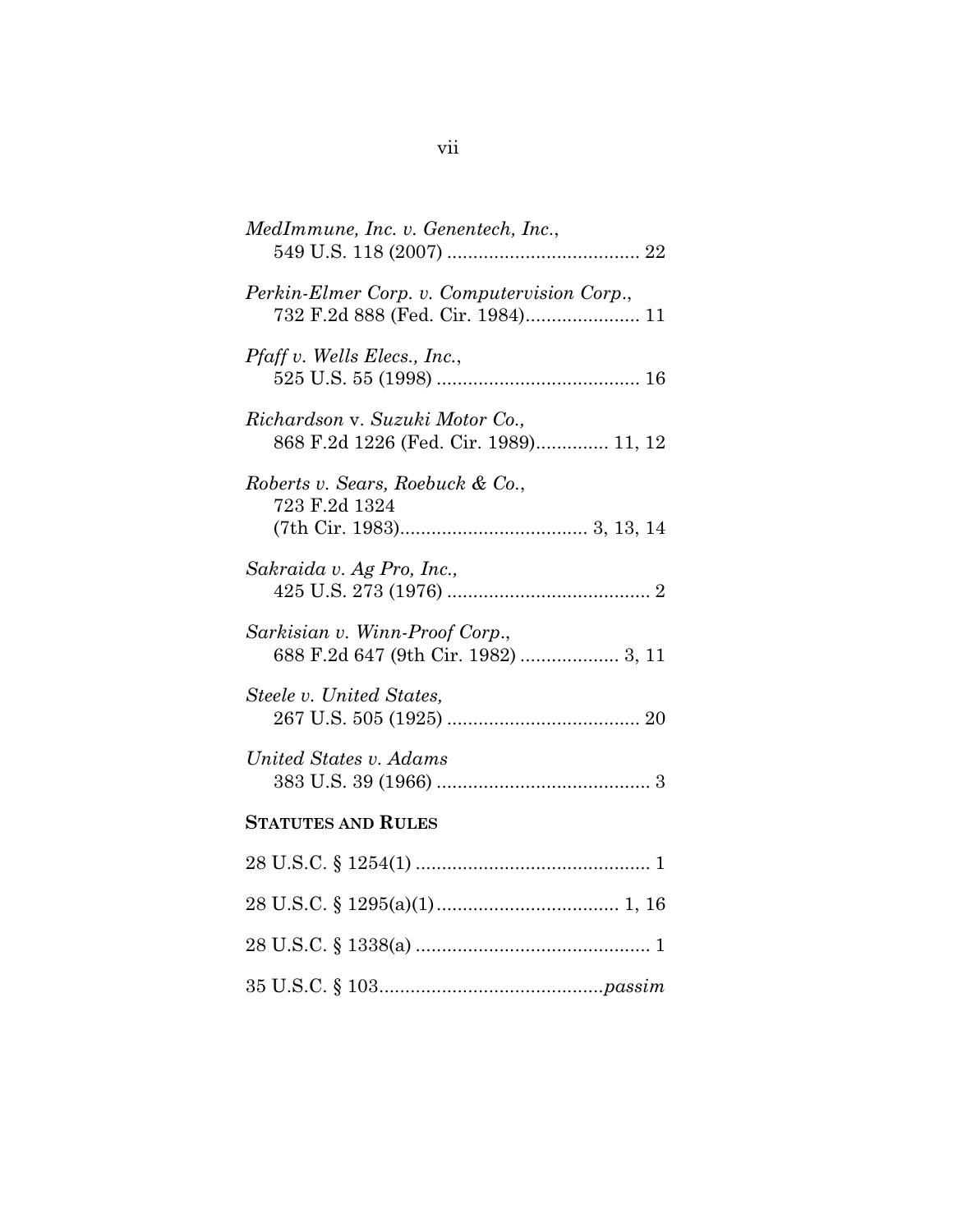| <b>OTHER AUTHORITIES</b>                                                                                                                                                     |
|------------------------------------------------------------------------------------------------------------------------------------------------------------------------------|
| Martin J. Adelman et al., <i>Patent Law in a</i>                                                                                                                             |
| Advisory Commission on Patent Law<br>Reform, A Report to the Secretary of                                                                                                    |
| Kenneth Culp Davis, Administrative Law                                                                                                                                       |
| John F. Duffy, The Festo Decision and the<br>Return of the Supreme Court to the Bar of                                                                                       |
| Hon. Timothy B. Dyk, Forward: Does the<br>Supreme Court Still Matter?, 57 Am. U.                                                                                             |
| John M. Golden, The Supreme Court as<br>"Prime Percolator": A Prescription for<br>Appellate Review of Questions in Patent<br>Law, 56 UCLA L. Rev. 657 (2009)  29             |
| Adam B. Jaffe, <i>Patent Reform:</i><br>No Time Like the Present,<br>4 J. L. & Pol'y for Info. Soc'y 59 (2008) 28                                                            |
| Adam B. Jaffe & Josh Lerner, <i>Innovation</i><br>and Its Discontents: How Our Broken<br>Patent System Is Endangering Innovation<br>and Progress (Princeton 2004) 25, 26, 27 |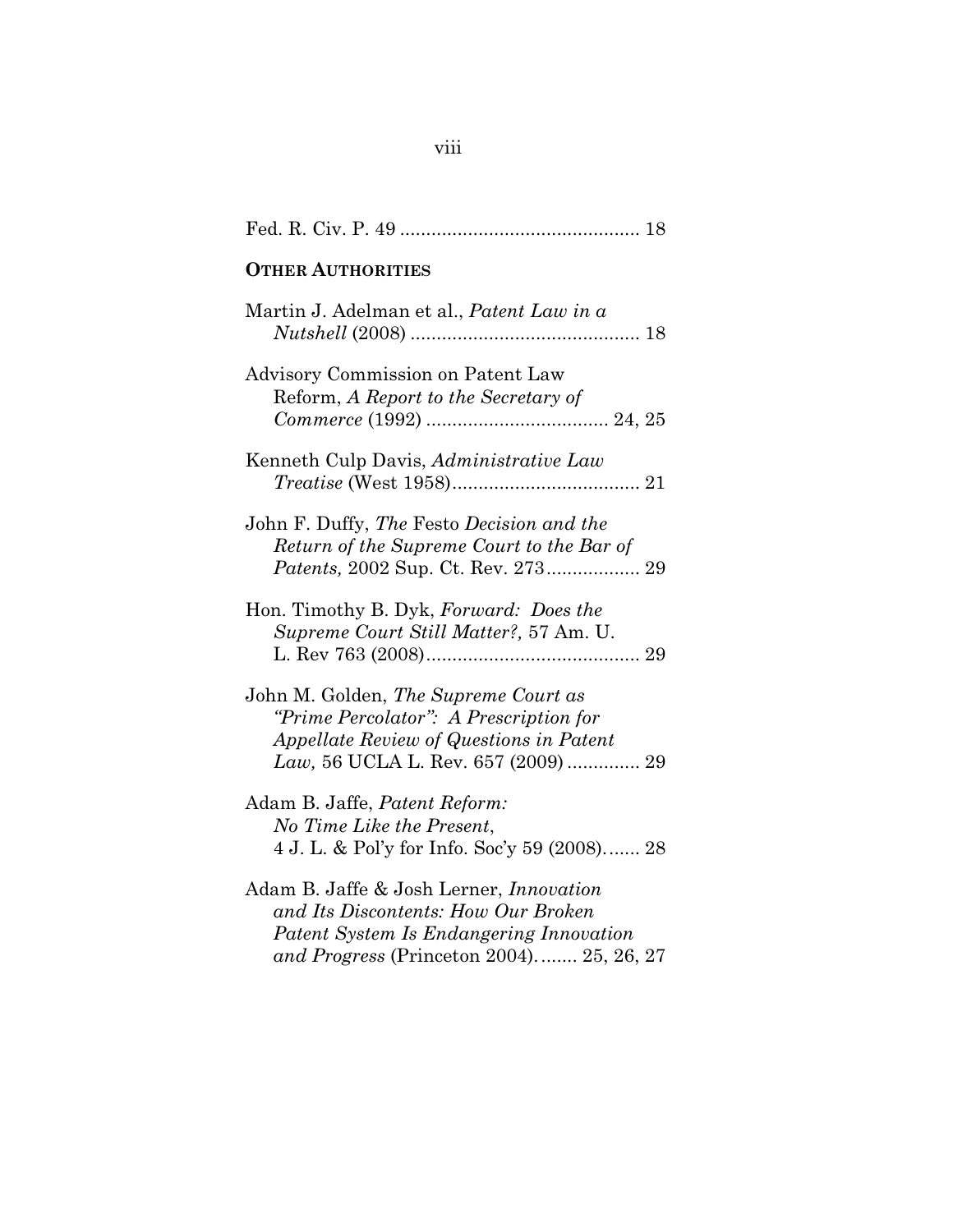| Louis L. Jaffe, <i>Judicial Control of</i><br>Administrative Action                                                                                                                                                                           |
|-----------------------------------------------------------------------------------------------------------------------------------------------------------------------------------------------------------------------------------------------|
|                                                                                                                                                                                                                                               |
| Mark D. Janis, Patent Law in the Age of the<br>Invisible Supreme Court,                                                                                                                                                                       |
| William F. Lee et al., Reflections on the<br>Ongoing Role of Juries in Determining<br>Obviousness in Patent Cases After the<br>Supreme Court's Decision in KSR,<br>76 Patent, Trademark & Copyright J.<br>No. 1870 (BNA May 30, 2008)  28, 29 |
| Allan N. Littman, The Jury's Role in<br>Determining Key Issues in Patent Cases:<br>Markman, Hilton Davis and Beyond,                                                                                                                          |
| Robert P. Merges and John F. Duffy,<br>Patent Law and Policy (4th ed. 2007) 1, 18                                                                                                                                                             |
| Kimberly A. Moore, Juries, Patent Cases, & a<br>Lack of Transparency,<br>39 Hous. L. Rev. 779 (2002)  18                                                                                                                                      |
| Janice M. Mueller, <i>Introduction to Patent</i>                                                                                                                                                                                              |
| Gary M. Ropski, Constitutional and<br>Procedural Aspects of the Use of Juries in<br>Patent Litigation, 58 J. Pat. Off. Soc'y                                                                                                                  |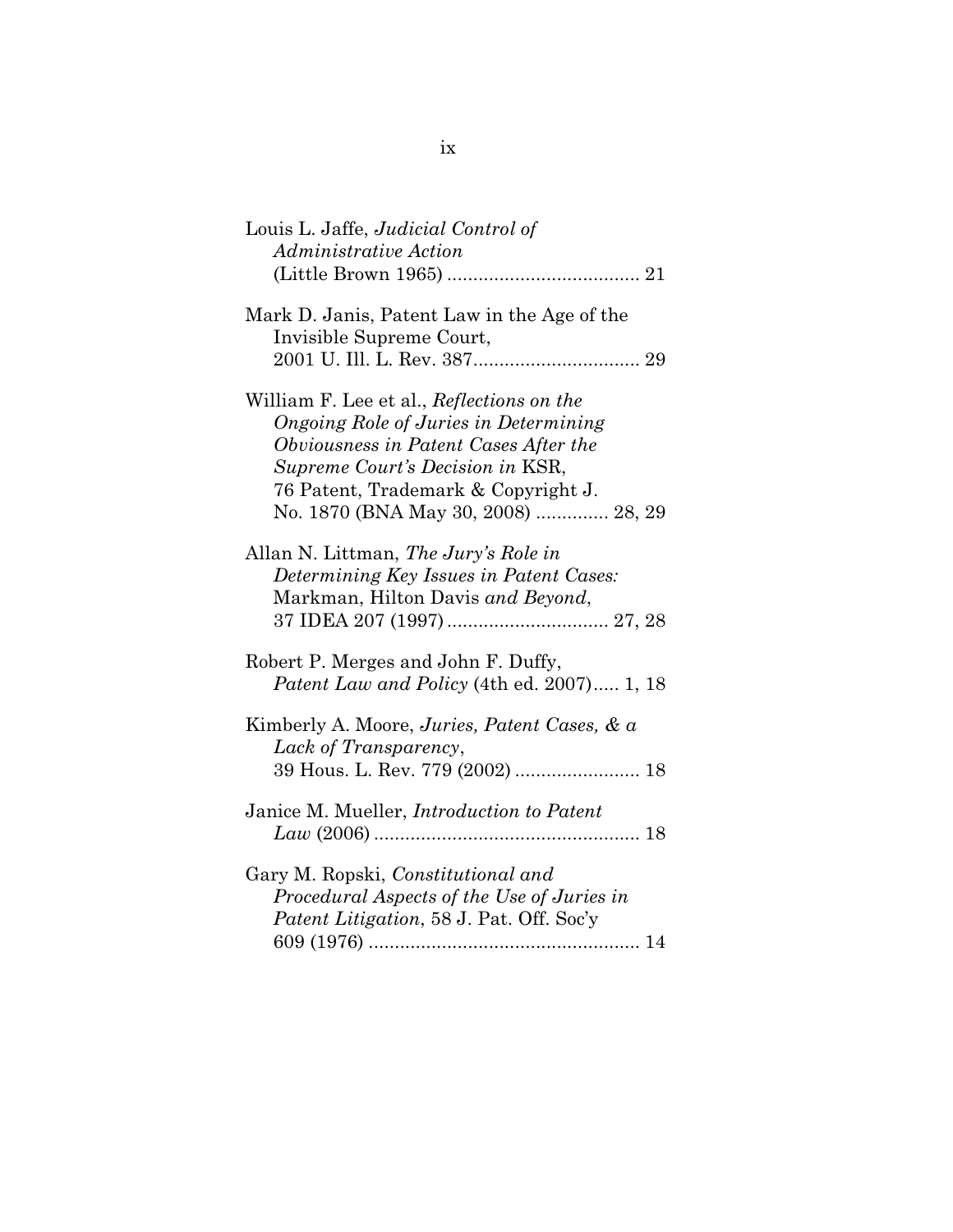| Constantine L. Trela, Jr., An Afterward to: |  |
|---------------------------------------------|--|
| A Panel Discussion on Obviousness in        |  |
| Patent Litigation: KSR International v.     |  |
| Teleflex, 6 J. Marshall Rev. Intell.        |  |
|                                             |  |
|                                             |  |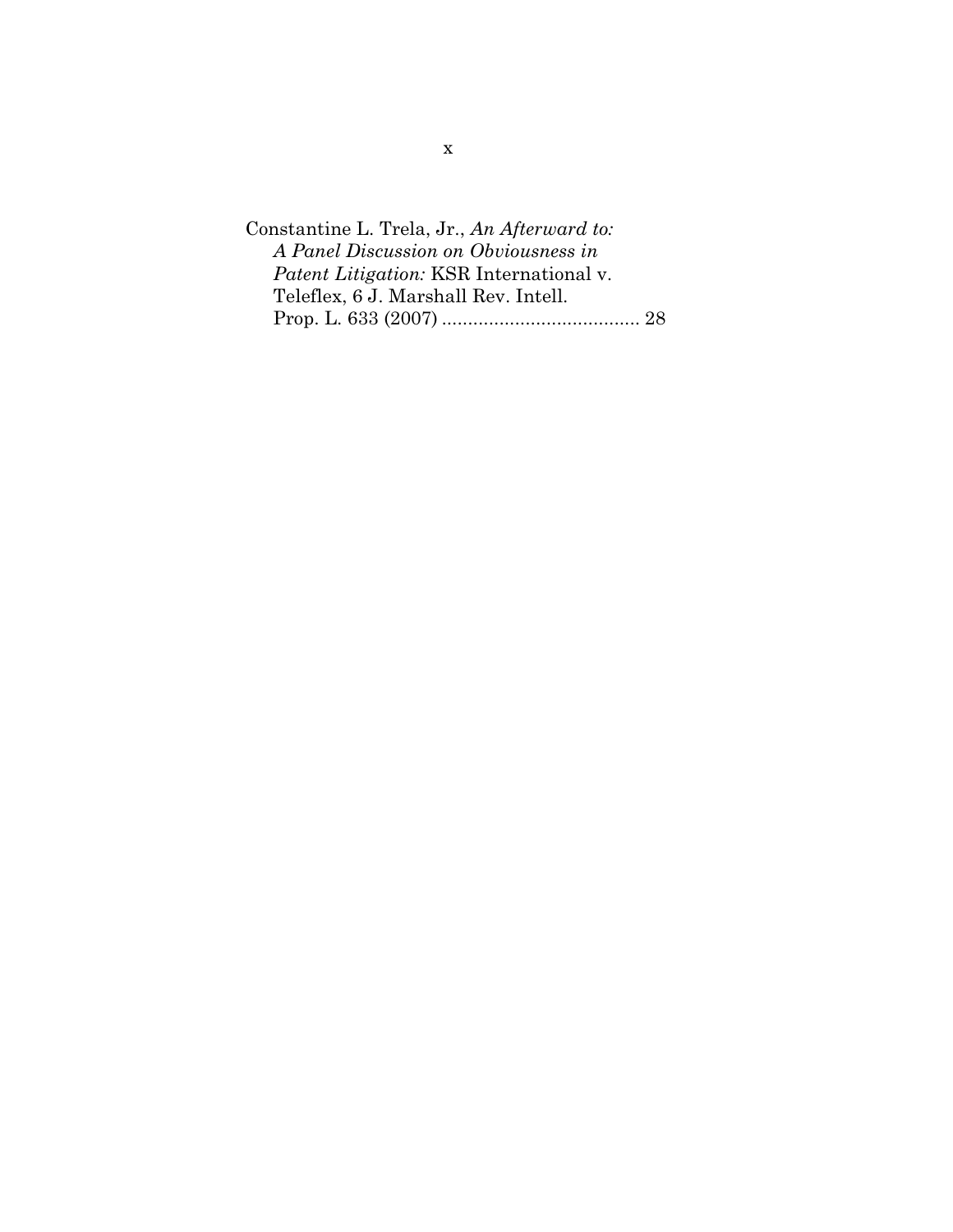Medela AG and Medela, Inc. hereby petition for a writ of certiorari to review the judgment of the United States Court of Appeals for the Federal Circuit entered in this action.

#### **OPINIONS B EL OW**

The opinion of the Court of Appeals is reported at 554 F .3d 1010 and is reproduced in Appendix A. The jury verdicts relevant to this Petition are reproduced in Appendix B. The final judgment of the District Court is reproduced in Appendix C. The District Court's opinion denying Petitioners' renewed motion for judgment as a matter of law is unreported and is reproduced in Appendix D.

#### **J URISDICTION**

The final judgment of the Court of Appeals was entered on February 2, 2009. A petition for rehearing was timely filed on February 17, 2009, and was denied on March 31, 2009. By Order dated June 22, 2009, this Court extended Petitioners' time to file a petition for a writ of certiorari to and including August 13, 2009. This Court's jurisdiction is invoked under 28 U.S.C. § 1254(1).

The district court had jurisdiction to hear this action under at least 28 U.S.C.  $\S$  1338(a). The Federal Circuit had jurisdiction to hear Respondents' appeal and Petitioners' cross-appeal under 28 U.S.C.  $§ 1295(a)(1).$ 

#### $S TATUTORY$  **PROVISION INVOLVED**

35 U.S.C.  $\S$  103(a) prescribes the "non-obvious subject matter" condition for patentability. The text of this section is reproduced in Appendix E .

### **STATEMENT OF THE CASE**

One of the most important conditions for patent validity is the requirement set forth in 35 U.S.C. § 103(a) that a claimed invention must have been "non-obvious subject matter" at the time of its making by a patent applicant. *See* Robert P. Merges and John F . D uffy, *P atent L aw and P olicy* 611-12 (4th ed.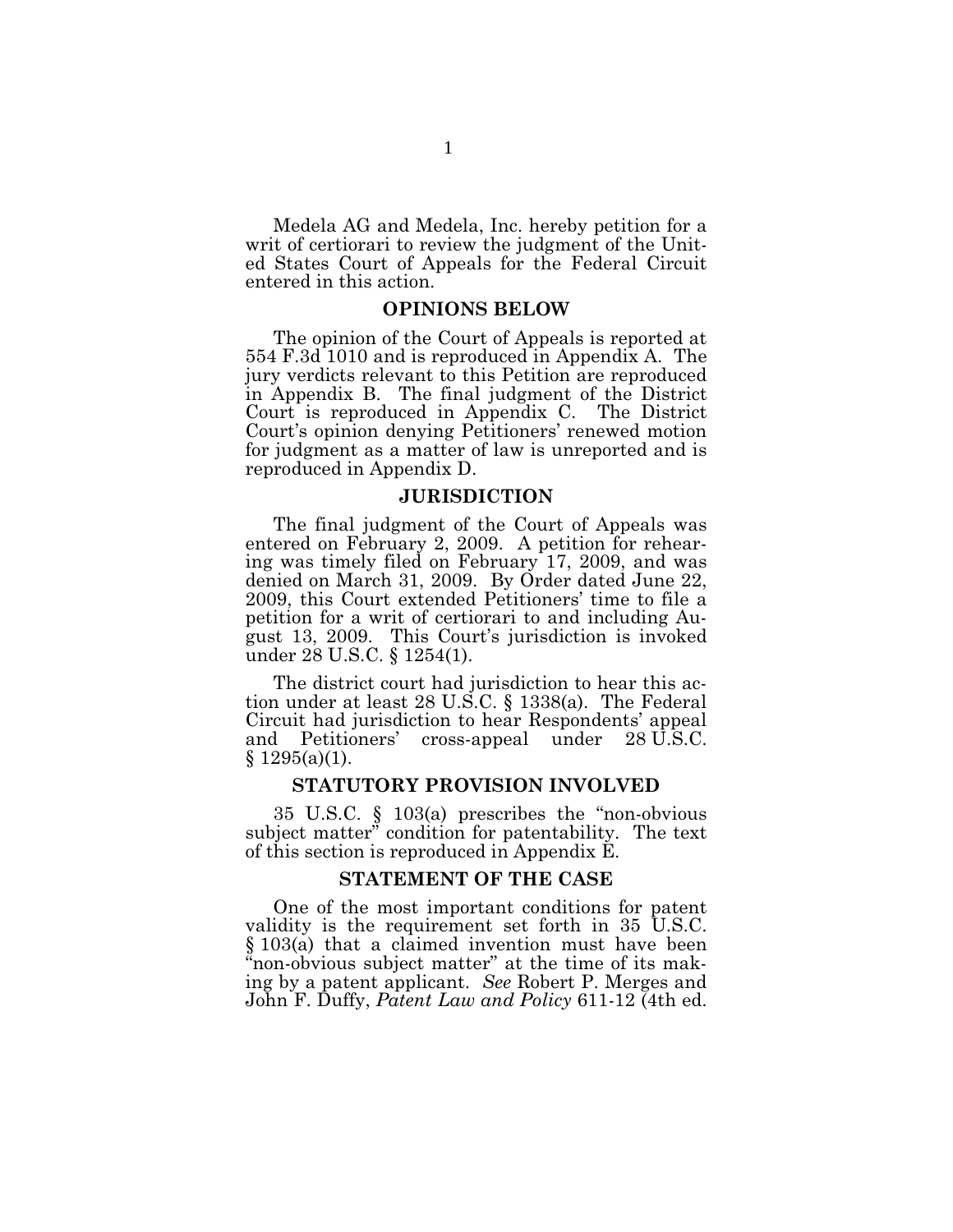2007) (describing nonobviousness as "the ultimate condition of patentability" and "the final gatekeeper of the patent system") (internal quotations omitted). This case presents the question whether a person accused of patent infringement has a right to independent judicial, as distinct from lay jury, determination of whether an asserted patent claim satisfies that condition for patentability.

The "non-obvious subject matter" condition in § 103 was first codified by Congress in 1952 and first interpreted by this Court in the seminal case of *Graham v. John Deere Co*., 383 U .S . 1 (1966). *G raham* held that "the ultimate question of patent validity is one of law," *id*. at 17, and was to be "determined" by reference to "several basic factual inquiries" including "the scope and content of the prior art," the "differences between the prior art and the claims at issue," and "the level of ordinary skill in the pertinent art." *Id*.

The *Graham* Court described its opinion as "focus[ing] attention on the *appropriate standard to be applied by the courts*," *id*. at 18 (emphasis added), and stated "that the inquiry which the Patent Office and *the courts must make as to patentability* must be beamed with greater intensity on the requirements of § 103." *Id.* at 19 (emphasis added). Furthermore, the Court described the *Graham* litigation in the lower courts as "present [ing] a *conflict between two Circuits* over the validity of a single patent." *Id*. at 4. These and other statements in the *G raham* opinion strongly suggested that judges, not juries, were required to undertake the complex weighing and balancing of factors that answered "the ultimate question of patent validity" as "one of law." *Id*. at 17.

In subsequent cases interpreting the nonobviousness requirement of  $\S$  103, this Court reiterated that the "ultimate test of patent validity is one of law," *Sakraida v. Ag P ro, Inc.*, 425 U .S. 273, 280 (1976), and repeatedly engaged in independent assessments of whether subject matter claimed in a patent was properly deemed "non-obvious subject matter." *See,*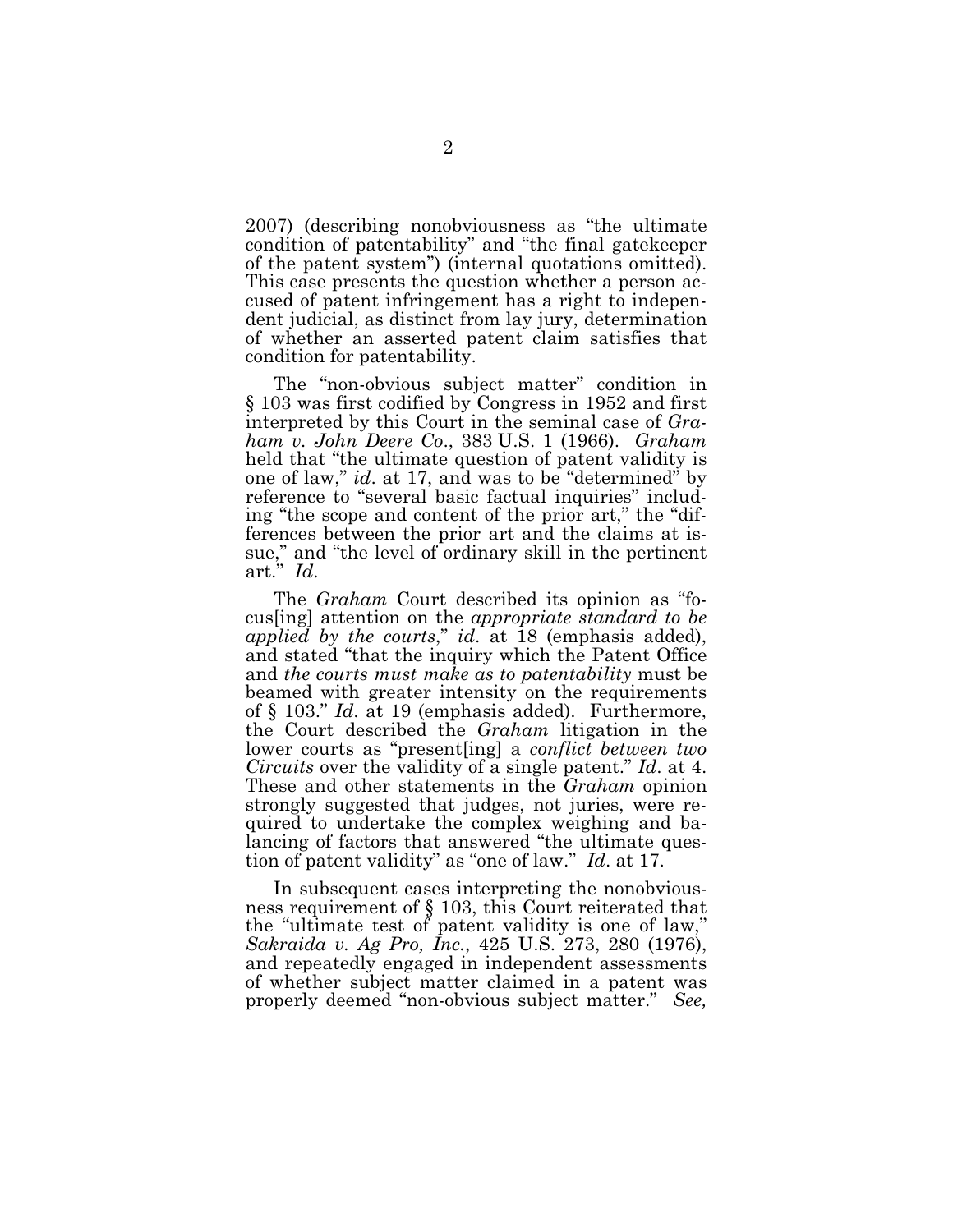*e.g., Dann v. Johnston, 425 U.S. 219, 230 (1976)* ("The gap between the prior art and respondent's system is simply not so great as to render the system nonobvious to one reasonably skilled in the art"); *Anderson's-B lack Rock, Inc. v. P avement Salvage Co.*, 396 U.S. 57, 62-63 (1969) ("We conclude further that to those skilled in the art the use of the old elements in combination was not an invention by the obviousnonobvious standard."); *U nited States v. Adams*, 383 U.S. 39, 51 (1966) ("We conclude the Adams battery was also nonobvious."). In all of these cases the Court identified the relevant prior art and engaged in complex reasoning and analysis en route to reaching its judgment. In none of these cases did the Court suggest that juries, rather than judges, could properly determine whether an asserted patent claim satisfied the § 103 condition as a legal matter.

The extent to which judges, rather than juries, were required to determine obviousness under 35 U.S.C. § 103 was such an important issue that two regional circuit courts adjudicated the issue in en banc decisions before intermediate appellate jurisdiction in patent cases was centralized in the Federal C ircuit in 1982. *See Roberts v. Sears, Roebuck & Co.*, 723 F.2d 1324, 1341-44 (7th Cir. 1983) (en banc); *Sarkisian v. W inn-P roof Corp*., 688 F .2d 647, 651  $(9th$  Cir. 1982) (en banc) (per curiam). The Seventh and Ninth Circuits both held, en banc, that judges must independently determine whether proven facts lead to a legal conclusion of obviousness.

Starting in October 1982, appeals from judgments in civil actions "arising under" federal patent law were diverted from the regional circuits to a then newly-created intermediate appellate court, the Court of Appeals for the Federal Circuit. In sharp contrast with Seventh and Ninth Circuit precedent, the Federal Circuit took the position that lay juries can render verdicts that *preclude* independent judicial determination of the ultimate question of patent validity under § 103. Such jury verdicts typically take the form of simple "yes" or "no" answers to ques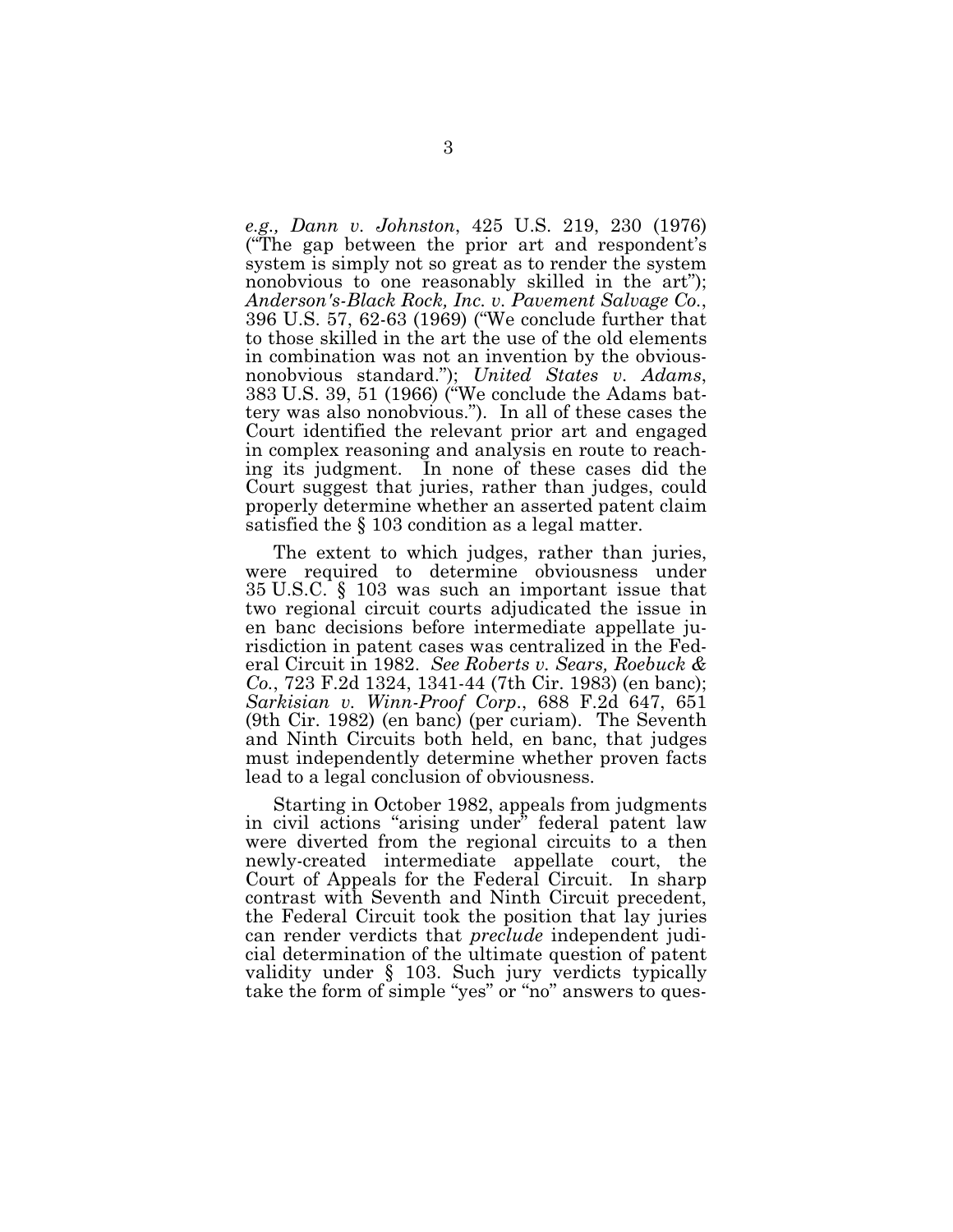tions whether an asserted patent claim is invalid for obviousness.

R ecognizing that a legal conclusion of obviousness or nonobviousness may rest on myriad different combinations of underlying historical facts and widely varying legal rationales, Federal Circuit precedent holds that post-trial or appellate review of a jury's verdict on the ultimate question of obviousness entails "*re-creating* the facts as they *may have been found* by the jury," and determining whether such hypothetical facts would be sufficient to support a legal conclusion of validity on *any* theory. *McGinley v. Franklin Sports, Inc.*, 262 F.3d 1339, 1351 (Fed. Cir. 2001) (emphasis added).

The present case well illustrates the operation of the Federal Circuit's approach and its practical effect, which is to eliminate any requirement that valid reasoning or analysis underlie a legal determination of obviousness or nonobviousness in patent litigation.

### A. District Court Proceedings

In August 2003, Respondents sued Petitioners for alleged infringement of two patents that disclosed allegedly novel apparatus and methods for treating wounds by applying negative pressure to the wounded area. Respondents demanded trial by jury of all issues so triable. Petitioners denied infringement, pleaded affirmative defenses, and counterclaimed for a declaratory judgment that the asserted claims of Respondents' patents were invalid.

Following nearly three (3) years of pretrial proceedings, the case was called for jury trial. At the conclusion of the Respondents' evidence, Petitioners moved for judgment that the asserted claims were invalid under § 103 as a matter of law. The motion was denied. Petitioners then introduced evidence in support of their defense of invalidity and their counterclaim seeking a declaratory judgment of invalidity.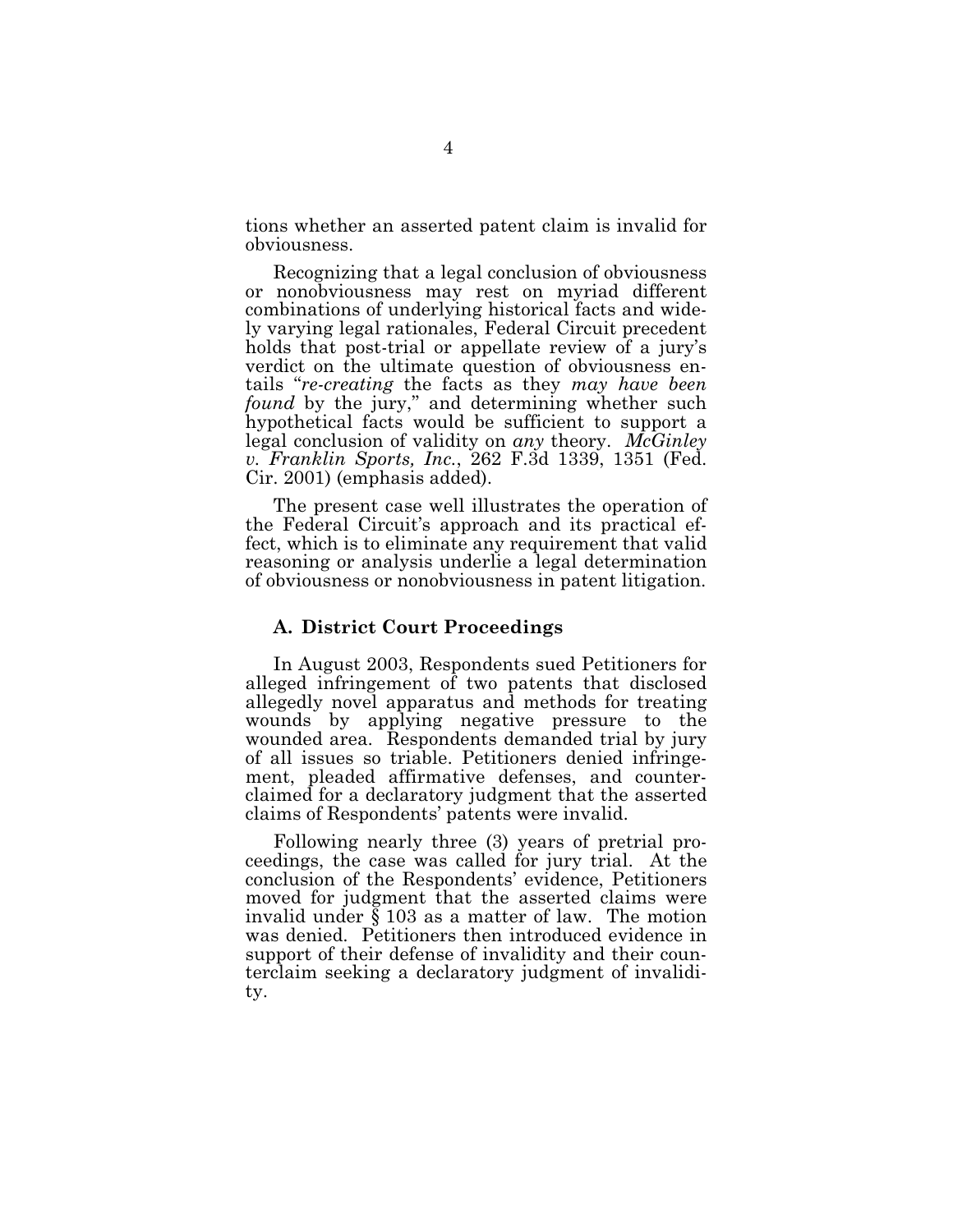At the conclusion of all the evidence, the district court provided the jury with lengthy instructions that stated in part:

In determining whether or not these claims would have been obvious, you should make the following determinations:

First, what is the scope and content of the prior art?

Second, what differences, if any, are there between the invention of the claims of the patents and the prior art?

Third, what was the level of ordinary skill in the art at the time the invention was made?

Fourth, are there any objective indications of non-obviousness?

Against this background, you must decide whether or not the invention covered by the claims in this case would have been obvious-

The jury was further instructed that its "determinations" of the above-identified matters were in turn dependent on various subsidiary legal conclusions. With regard to "the scope and content of the prior" art," the jury was instructed that (i) as to certain "documents and events, you will be required to determine whether such documents or events *qualify* as prior art"; (ii) "you should determine *w hat is disclosed* in the prior art"; and (iii) "[y]ou must decide whether this prior art *was reasonably relevant* to the particular problem the inventor faced in making the invention covered in the patent claims." (Emphasis added.)

With regard to "the level of ordinary skill in the art at the time the invention was made," the jury received instructions on (iv) the circumstances in which a claimed "invention" may be deemed to have been "made"; and (v) "[f]actors to consider in determining the level of ordinary skill in the art."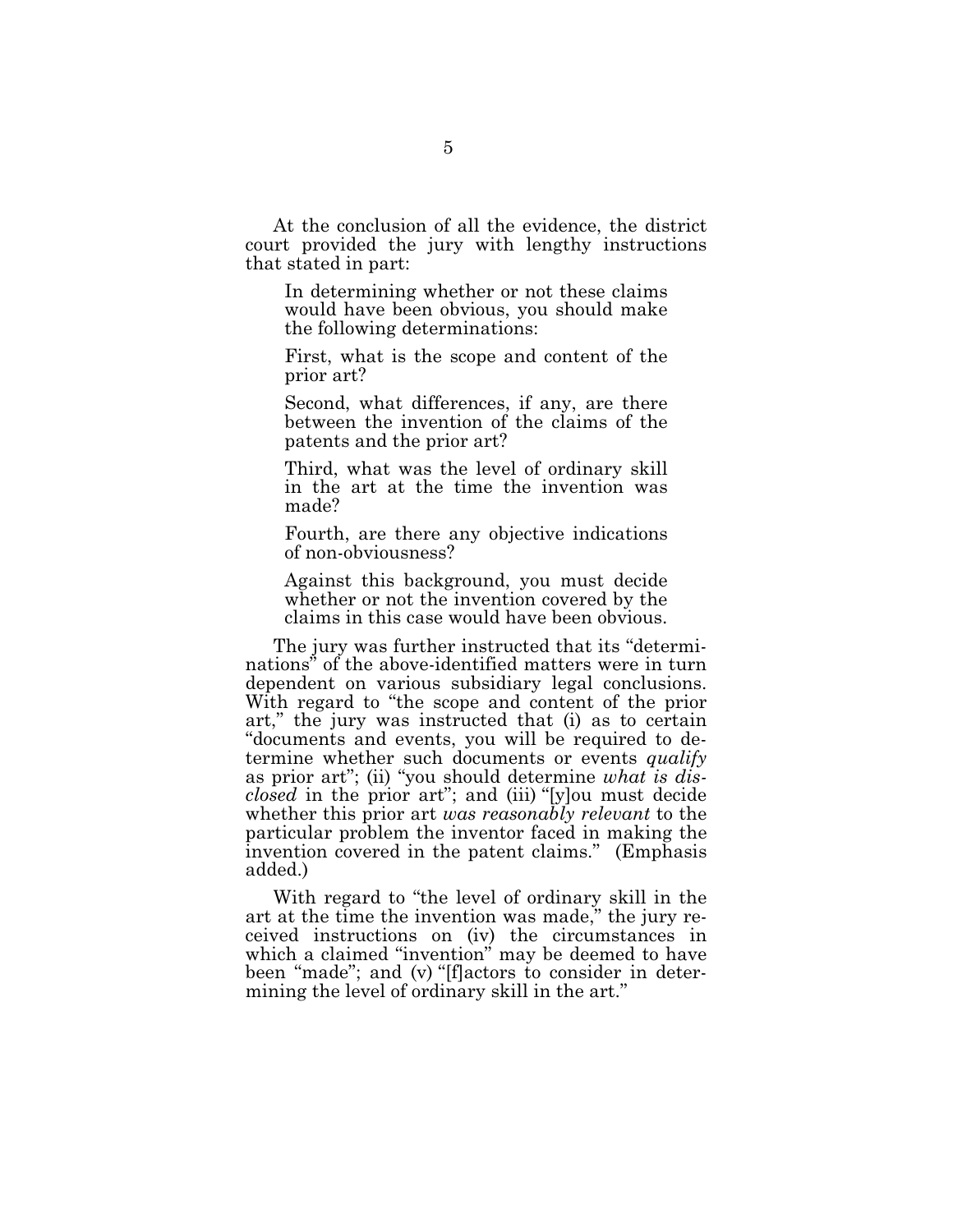With regard to "objective indications of nonobviousness," the jury was instructed that "you must consider certain factors which, if established, *weigh* in favor of finding that the invention would not have been obvious." (Emphasis added.) The "factors" so identified included (vi) "whether the invention was commercially successful;" (vii) "whether the invention satisfied a long-felt need in the art;" and (viii) "whether the invention was copied by others in the art."

Finally, the district court propounded jury interrogatories that called for "yes" or "no" answers to the following questions:

Have the Defendants proven by clear and convincing evidence that the invention claimed in any of the following claims of the '643 patent would have been obvious to a person of ordinary skill in the art at the time the invention was made, in light of the prior art? In answering Question No. 17, please refer to pages 25-34 and 38-45 of the Court's Instructions.

Have the Defendants proven by clear and convincing evidence that the invention claimed in any of the following claims of the '081 patent would have been obvious to a person of ordinary skill in the art at the time the invention was made, in light of the prior art? In answering Question No. 18, please refer to pages 25-34 and 38-45 of the Court's Instructions."

The jury provided thirty-seven (37) "no" answers to the questions quoted above (one answer for each patent claim asserted). *See* Appendix B hereto. <sup>1</sup> The

**Footnote continued**

 $1$  The jury also found that Respondents had failed to prove infringement of the asserted patents; however, notwithstanding the finding of non-infringement, the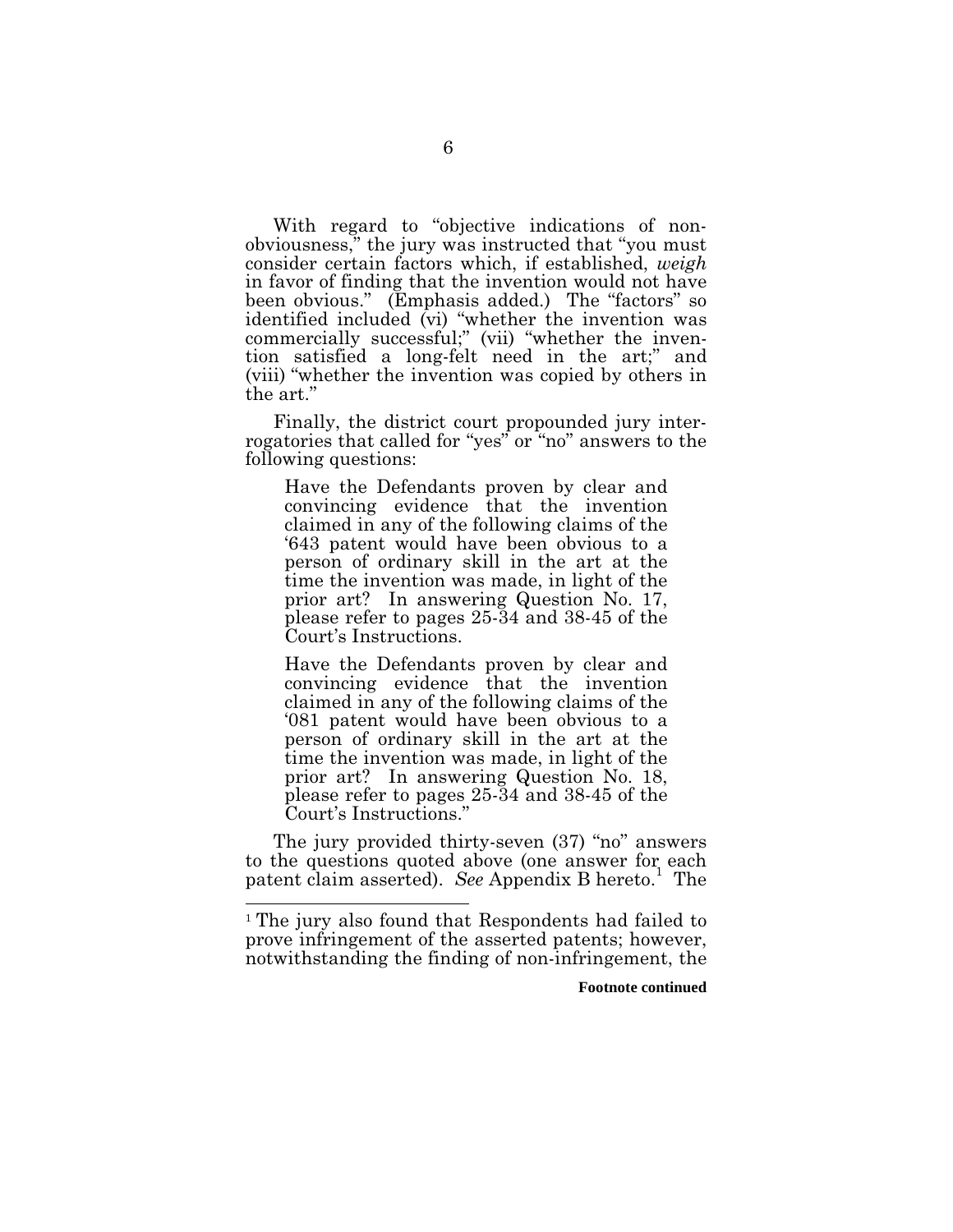jury was not asked to provide, and did not provide, any explanation of these "no" answers. It is quite literally impossible to determine what facts the jury considered to have been proved, or not proved, by Petitioners relevant to their counterclaim of invalidity under 35 U.S.C.  $\S$  103(a), or what process of reasoning led the jurors to reach their "no" answers.

Based on the jury's verdict, the district court issued a final judgment that Petitioners "take nothing on their counterclaims against the Plaintiffs for declarations of patent invalidity and patent unenforceability." *See* Appendix C hereto. The district court did not provide any reasoning or analysis in support of this judgment.

Petitioners then renewed their motion for judgment as a matter of law. Still, the district court declined to make any independent determination of the issue of obviousness. Applying Federal Circuit precedent, the district court stated (*see* Appendix D):

Applying the legal standards and upon review of the briefing, the Court finds sufficient evidence to justify the jury's verdict and thus declines to disturb it. The Court finds merit in Plaintiffs' credibility arguments. It is the province of the jury – not the judge – to determine the credibility of witnesses. In such a case as this, wherein highly qualified and devoted counsel represent both sides through a lengthy trial, jurors must wrestle with the credibility

#### **Footnote continued from previous page**

district court retained jurisdiction to determine the merits of the Petitioners' counterclaim for patent invalidity. *See Cardinal Chem. Co. v. M orton Int'l, Inc.*, 508 U.S. 83, 96-97 (1993).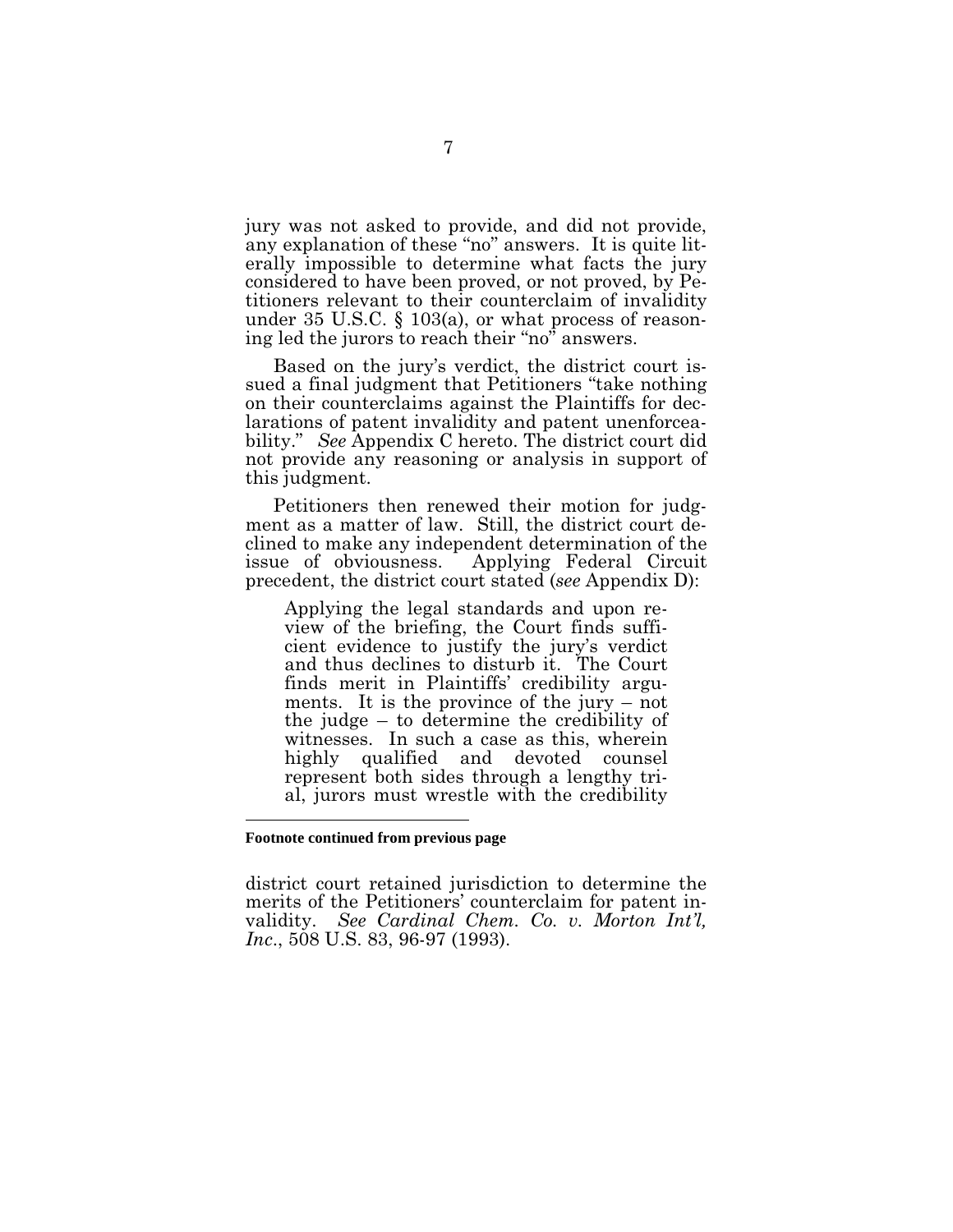of lay and expert witnesses alike, whose juxtaposed opinions are often equally possible but entirely diametric. As such, while it may be true that Defendant Medela provided arguably ample evidence of patent invalidity, such evidence carries only the weight as measured by a pool of dedicated jurors.

### **B . F ed eralCircu it Proceed in gs**

Petitioners timely appealed to the Federal Circuit from the district court's judgment that they "take nothing" on their counterclaim against Respondents for a declaratory judgment of invalidity under 35 U.S.C.  $\S$  103(a). Petitioners argued that the district court erred by "fail[ing] to make its own legal determination of obviousness," by "treat[ing] the obviousness conclusion as a pure factual question," and by "merely h[o]ld[ing] that the jury could reasonably have relied on the testimony of KCI's expert and rejected Medela's expert." Pet. C.A. Br. at 54.

In reviewing the district court's judgment on this issue, the Federal Circuit stated that "[t]he scope and content of the prior art are factual questions to be determined by the jury," App. at 17a, but because the jury in this case made no findings on those matters, the Federal Circuit applied its highly deferential standard of review: "This court reviews these factual determinations, 'whether explicit *or implicit w ithin the verdict*, for substantial evidence.'" *Id*. (quoting *L NP E ng'g P lastics, Inc. v. M iller W aste Mills, Inc.*, 275 F.3d 1347, 1353 (Fed. Cir. 2001)) (emphasis added).

The phrase "implicit within the verdict" does not, in this context, connote factual findings that a jury must actually and necessarily have made, but rather refers to *hypothetical* factual "findings" that a jury *might* (or might not) have made. *See Group One*, *L td. v. H allmark Cards, Inc*., 407 F .3d 1297, 1304 (Fed. Cir. 2005) ("In re-creating the facts as they *may*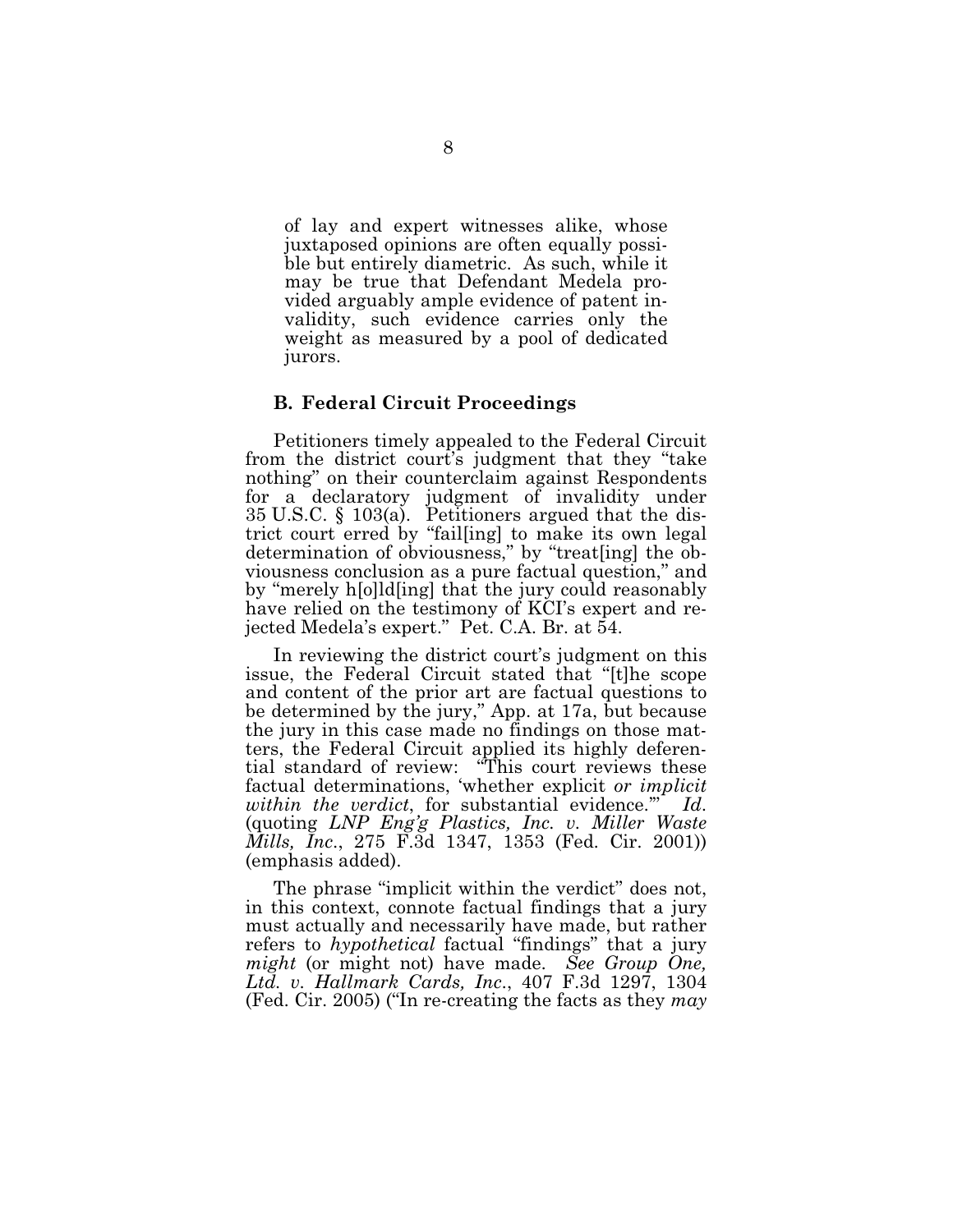*have been found* by the jury, and in applying the *Graham* factors to the evidence of record in this case, we assess the evidence in the light most favorable to the verdict winner.") (quoting *McGinley*, 262 F.3d at 1351) (emphasis added).

Applying this standard, the panel majority cited disputed testimony that prior art references, including printed publications, purportedly "did not teach or suggest 'treating a wound with negative pressure,'" App. at 19a, and concluded: "we *must assume* that the jury found that the prior art does not disclose 'treating a wound with negative pressure' within the meaning of the patents." App. at 20a (emphasis added). W hether the jury *actually* made any such finding in this case, or utilized legal reasoning that was similar to that utilized by the panel below, is impossible to know or to determine.

For all of the time and money that went into developing and presenting proofs on the legal issue of patent validity in this case, no court has ever, to this day, made any independent determination of that issue.

#### **REASONS F OR G RANTING TH E PETITION**

Federal Circuit precedent broadly and improperly abrogates any right to independent judicial, as distinct from lay jury, determination of whether an asserted patent claim satisfies the nonobviousness requirement of  $35 \text{ U.S.C.}$  §  $103(a)$ .

Federal Circuit precedent on this point –

• conflicts with two en banc decisions of other circuits, both of which were unanimous in rejecting the very sort of jury procedure that was used in this case and in many other cases. (*See* Part I, *infra*.)

• conflicts with, or is in deep tension with, this Court's precedents on obviousness, which have repeatedly described obviousness as "a legal determination," *KSR Int'l Co. v. Teleflex Inc*., 550 U .S . 398, 427 (2007), stated that obviousness analysis was to be conducted by "a court, or patent examiner" (*id*. at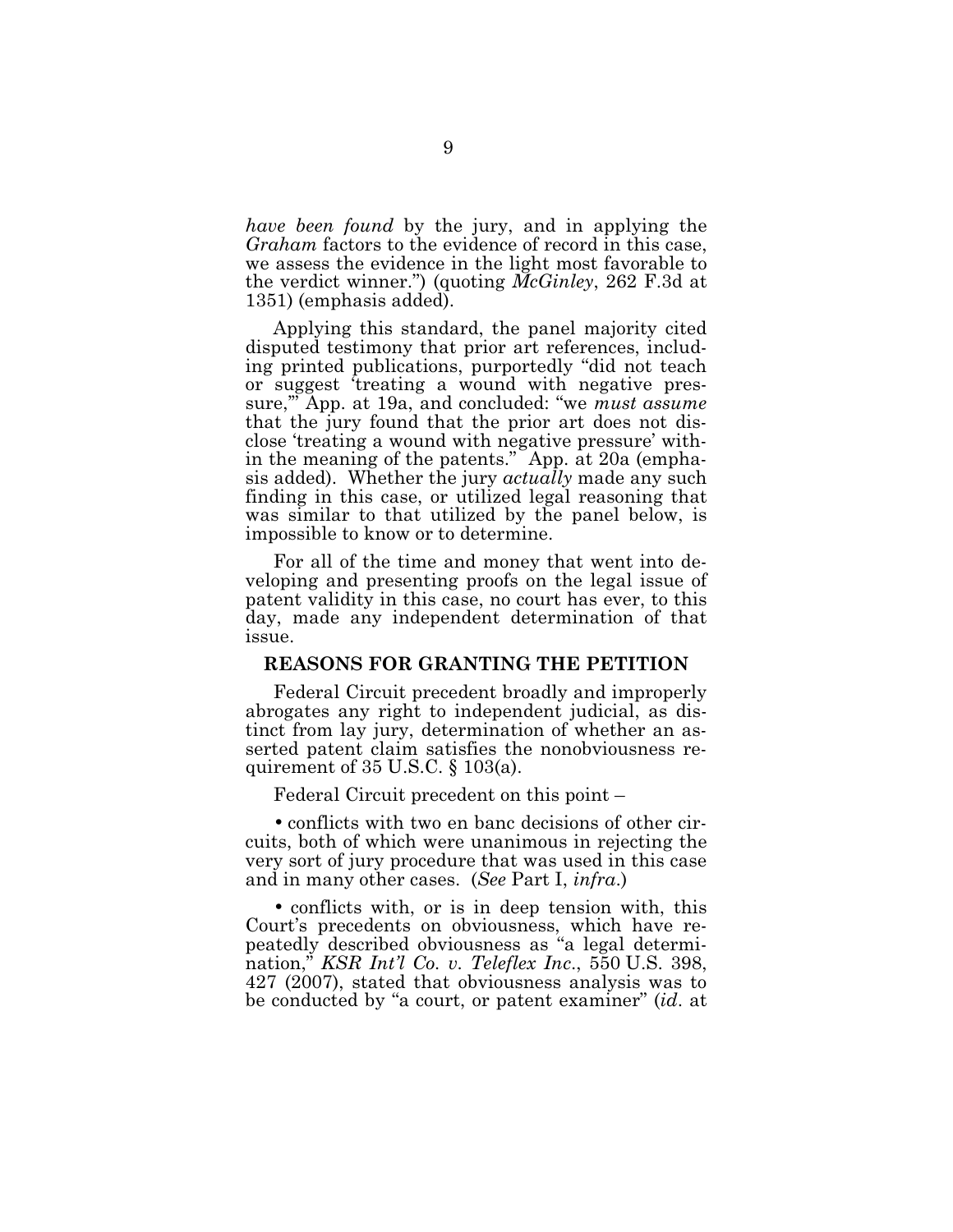407), and instructed that "this analysis should be made explicit" so as "[t]o facilitate review" (*id*. at 418). (*See* Part II, *infra*.)

• is difficult or impossible to reconcile with settled principles of federal administrative law, under which the power to "pass on the validity of an administrative order" is reserved exclusively to courts, not juries, even in actions where a right to trial by jury exists and the invalidity of the administrative action is a legal defense to the action. *See Cox v. U nited States*, 332 U .S . 442, 453 (1947). (*See* Part III, *infra*.)

As shown by numerous objective indicators (discussed in Part IV, *infra*), the existence and extent of a litigant's right to independent judicial, as distinct from lay jury, determination of patent claim validity under  $35$  U.S.C.  $\S$  103 is a question of broad and general importance. Not only have two circuit courts thought the issue important enough to have it resolved through en banc decisions, but this Court previously granted certiorari on the closely related (though more narrow) issue of whether a patentee has a right to trial by jury in a civil action seeking a declaratory judgment of patent invalidity. *See Am. Airlines, Inc. v. L ockw ood*, 515 U .S . 1121 (1995). That case, however, was rendered moot after the respondent patentee dropped his jury demand, *see* 515 U.S. 1182 (1995), *vacating* 50 F.3d 966 (Fed.  $Cir.$ ).

A federal study on reform of the patent system has identified excessive reliance on juries as "a serious threat to the patent system" and has singled out the use of juries in deciding validity issues as the area generating the greatest amount of public concern. The issue has also sparked a fierce and vigorous debate among commentators, many of whom have sharply criticized the use of juries for deciding patent validity issues.

Finally, the question presented here also fits squarely within the type of matters on which this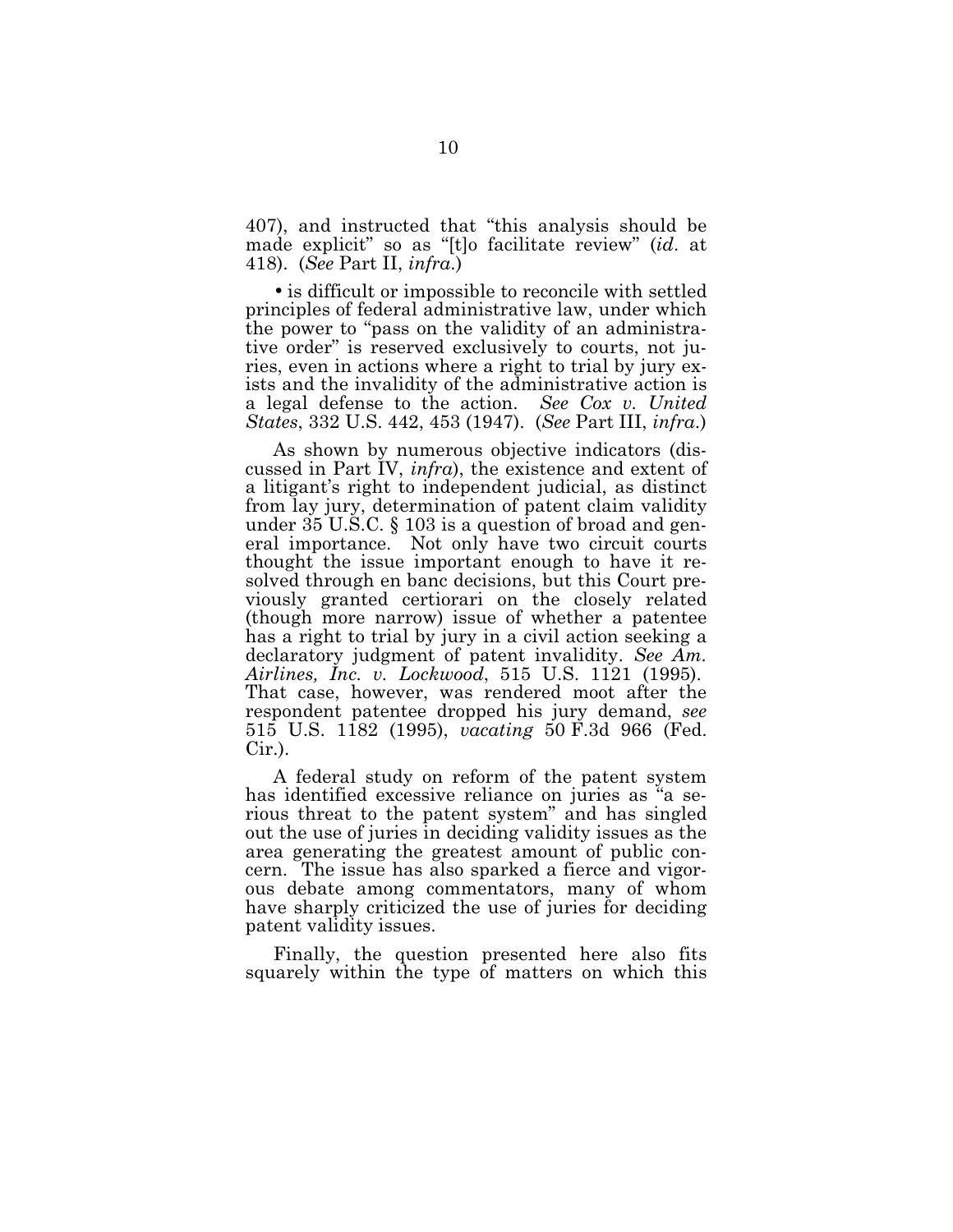Court has seen fit to exercise its certiorari power in Federal Circuit patent cases.

### **I. TH ERE IS AN ACK NOW L EDG ED CIRCUIT SPL IT.**

In *Sarkisian v. W inn-P roof Corp.*, 688 F .2d 647  $(9th$  Cir. 1982) (en banc), the court ruled that, because obviousness is a question of law, "[t]he court must, in all cases, determine obviousness as a question of law independent of the jury's conclusion." *Id*. at 651. The jury's role under *Sarkisian* is limited to, at most, (i) finding predicate facts through "detailed special interrogatories," *id*. at 650, and (ii) providing a "nonbinding advisory opinion" on obviousness that a court may use "for guidance." *Id*. at 651.

The Federal Circuit has repeatedly acknowledged that its precedent conflicts with the Ninth Circuit's en banc *Sarkisian* decision. In *Perkin-Elmer Corp. v. Computervision Corp.*, 732 F.2d 888, 895 n.5 (Fed. Cir. 1984), the Federal Circuit pointedly criticized *Sarkisian*, stating that "[t]he view suggested in *Sarkisian*, that a jury verdict on nonobviousness is at best advisory, would make charades of motions for directed verdict or JNOV under Fed.R.Civ.P. 50 in patent cases."

*Perkin-Elmer* rejected the Ninth Circuit's view that the courts must "determine nonobviousness 'independently' of the jury's verdict," *id*. at 895 (quoting *Sarkisian*), and instead held that, in reviewing a jury's verdict on the legal issue of obviousness, the "appropriate question" to be asked by a reviewing court is: "can the jury's *presumed findings* support [a] conclusion of nonobviousness encompassed in the jury's *verdict of validity*?" *Id*. (emphasis added).

The Federal Circuit's rejection of *Sarkisian* was again made clear in *Richardson* v. *Suzuki M otor Co.,* 868 F.2d 1226 (Fed. Cir. 1989). In that case, the district court for the Central District of California followed the Ninth Circuit's rule from *Sarkisian*: The district judge had used an "advisory" jury verdict on obviousness and had "independently decided" the va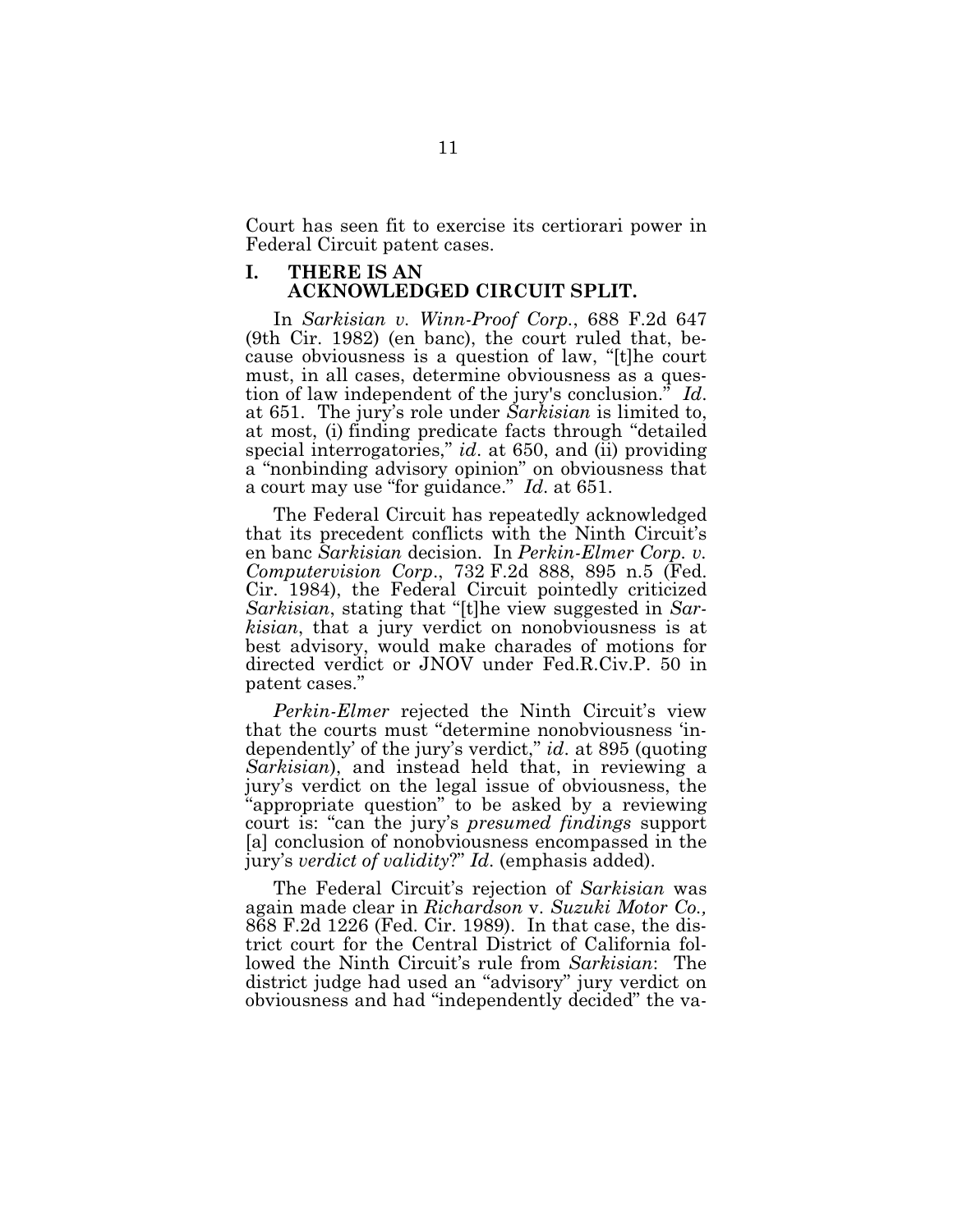lidity questions presented in the case, including obviousness. *Id*. at 1234. Though the jury and district judge were in agreement on the outcome, the Federal Circuit went out of its way to describe the *Sarkisian* procedure as "this discredited procedure of advisory verdicts," and specifically stated that "[i]t is established that the jury may decide the questions of anticipation and obviousness, either as separate special verdicts or en route to a verdict on the question of validity, which may also be decided by the jury." *Id*. To support that proposition, the court set forth a long string cite exclusively devoted to Federal Circuit precedents.

Petitioners in this case specifically argued to the Federal Circuit that "the district court erred by failing to conduct its own obviousness analysis." App. at 19a. In rejecting that argument, the Federal Circuit (consistently with its precedent) treated the jury's verdict on the ultimate question of obviousness as *precluding* independent judicial determination of the legal issue of obviousness, and as instead requiring a reviewing court to hypothesize "implicit" factual determinations (App. at 17a) and to "assume" that the jury adopted a permissible legal rationale. App. at 20a.

Not only is this procedure inconsistent with the N inth Circuit's ruling in *Sarkisian*, but it purports to eliminate any requirement that valid reasoning or analysis underlie a legal determination of obviousness or nonobviousness. From the jury's "no" answers to questions whether "the Defendants [had] proven by clear and convincing evidence that the invention ... [was] obvious" (*see* Appendix B), it is impossible to know what process of reasoning led to that legal conclusion or to review the correctness of that reasoning.

The jurors might have found facts sufficient to render the claimed inventions legally obvious but then erred in their analysis of obviousness (which is a difficult doctrinal area of patent law). Or the jury might have found nothing to be "clear" in a weeks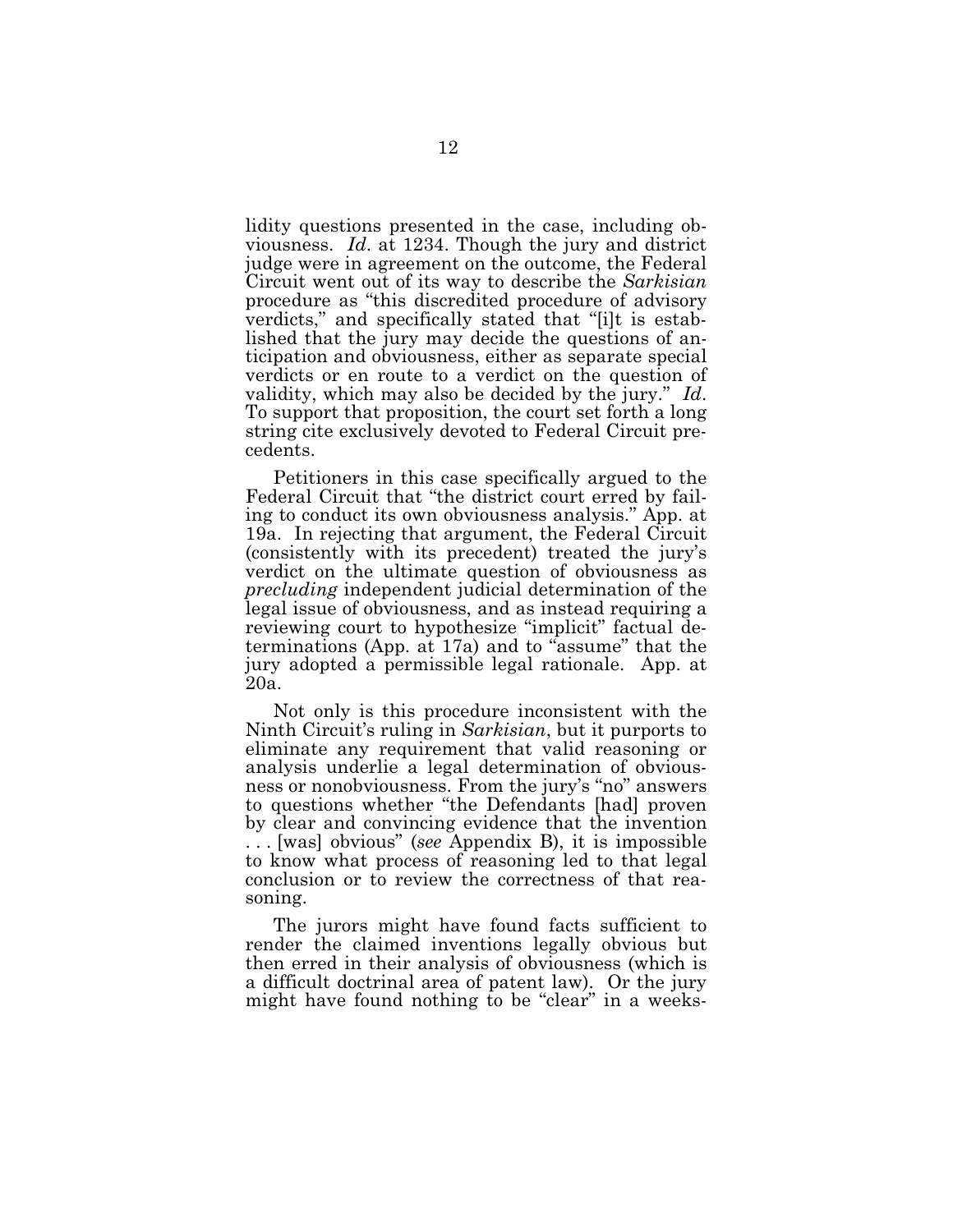long patent trial that concluded with pages of instructions on the legal tests of obviousness. But under the Federal Circuit rule applied below, a reviewing court is said to be required to "recreat [e] the facts as they *may* have been found by the jury," *Group O ne,* 407 F .3d at 1304 (quoting *M cG inley*, 262 F .3d at 1351) (emphasis added), and then to apply a legal analysis that could be entirely different from whatever unstated and unknowable reasoning process might have underlain a jury's § 103 validity analysis.

This approach—treating a jury verdict on obviousness as requiring a court to hypothesize factual determinations and legal reasoning that may (or may not) have underlain the verdict—is also plainly inconsistent with the approach of the Seventh Circuit in *Roberts v. Sears, Roebuck & Co*., 723 F .2d 1324  $(7th$  Cir. 1983) (en banc). There, as here, the district court had submitted the question of obviousness to a jury, and the jury had returned the answer, "We, the jury, find that the subject matter of the [patent in suit] was not obvious to one of ordinary skill in the art in the years 1963-64." *Id*. at 1328. The district court did not treat that jury verdict as merely advisory but instead, after "compossing" no findings of its own," issued judgment declaring that the patent was "good and valid in law." *Id*. at 1329 (quoting the district court's ruling).

The *Roberts* court condemned this procedure as "deficient in every respect" and ruled that "[t]he trial court abdicated its control over the legal issue [of obviousness]." *Id.* at 1342. Under the approach set forth in *Roberts*, jury verdicts can be given weight in obviousness analysis only if the jury has been asked to make findings on specific facts or if the trial judge has specifically instructed the jury that it must render a particular verdict "if it finds facts  $A$ ,  $B$ ,  $C$ , and D." *Id.* at 1341. On this point the *Roberts* en banc court was unanimous, for even Judge Posner (who dissented as to whether the particular patent was obvious) noted that "[a]ll of us agree that the ultimate question of obviousness is for the court, not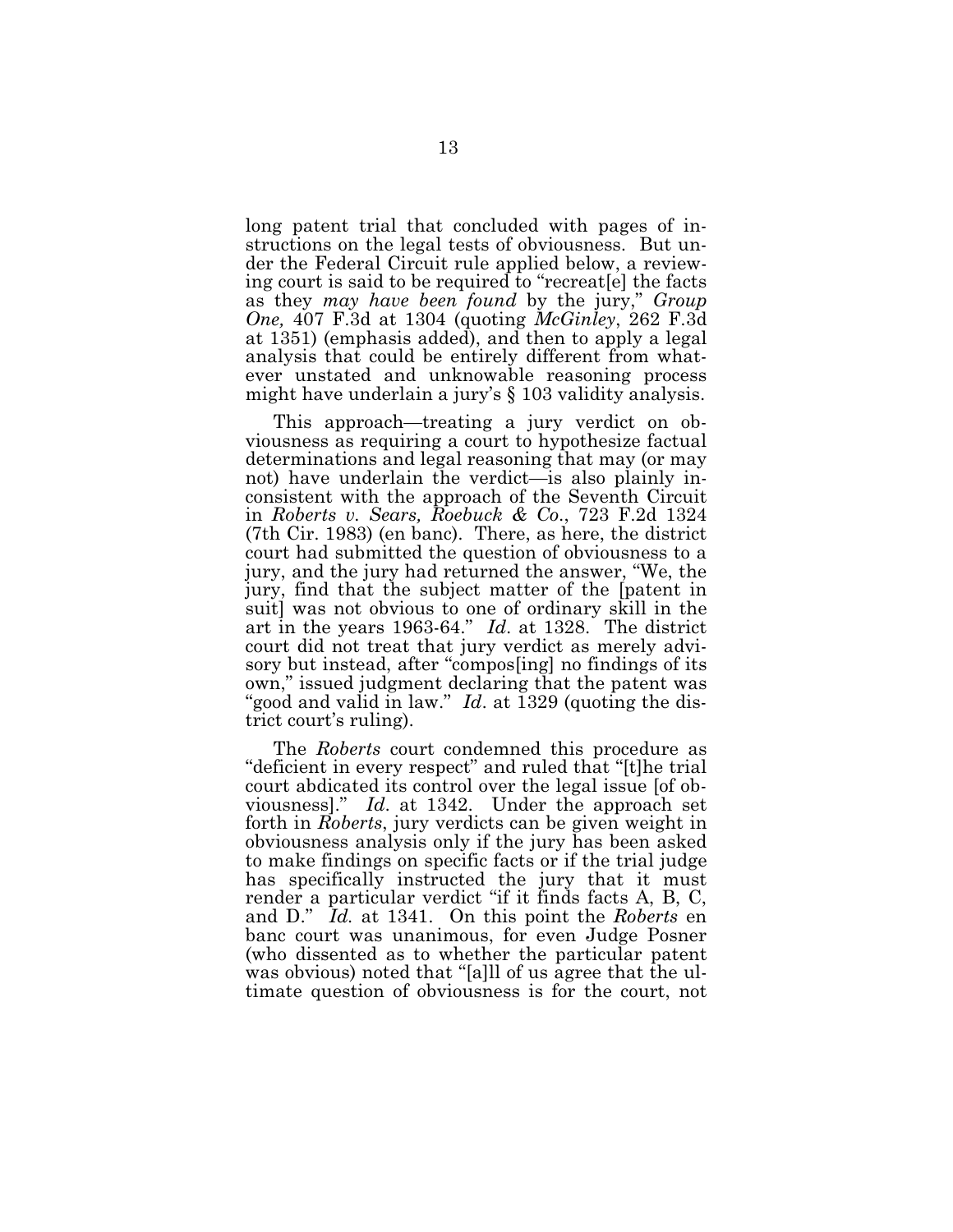the jury, and that the jury's role is limited to deciding subsidiary fact questions, of the who-did-what-towhom variety." *Id*. at 1347 (Posner, J., dissenting on other grounds).

The *Roberts* court also considered, and rejected, a split panel decision from the Fifth Circuit, *Control Components, Inc. v. V altek, Inc.*, 609 F .2d 763 (5th C ir.), *reh'g denied*, 616 F .2d 892, *cert. denied*, 449 U.S. 1022 (1980), that endorsed a jury verdict review procedure that was virtually identical to what the Federal Circuit applied in this case. In *Control Components*, the district court instructed the jurors on the law of obviousness and then submitted to them the question whether the invention "would have been obvious to one of ordinary skill in the [relevant] art." *Id.* at 766-67. The Fifth Circuit then assumed that the jury "made implicit findings on each underlying factual inquiry," *id*. at 768, and affirmed the verdict on the ground that the jury's verdict was "supported by substantial evidence." *Id*. at 769.

In a partial dissent, Judge Rubin argued that the majority's position on this point was "a step further into the Serbonian bog that threatens to engulf patent litigation." *Id.* at 774. He noted that if the jury verdict on the ultimate legal issue is deemed to include "implicit findings on non-obviousness, then the trial court cannot review either the verdict or the underlying findings unless the standard for judgment notwithstanding the verdict is used." *Id*. at 775 (quoting G ary M . R opski, *Constitutional and P rocedural Aspects of the U se of Juries in P atent L itigation*, 58 J. Pat. Off. Soc'y 609, 685 (1976)). The result would be "that validity will 'effectively become a question for the jury, not one of law for the judge.'" *Id.* (quoting Ropski, *supra*).

The split panel in *Control Components* generated a dissent from denial of *en banc* rehearing in which Judge Brown, joined by three other judges, explained: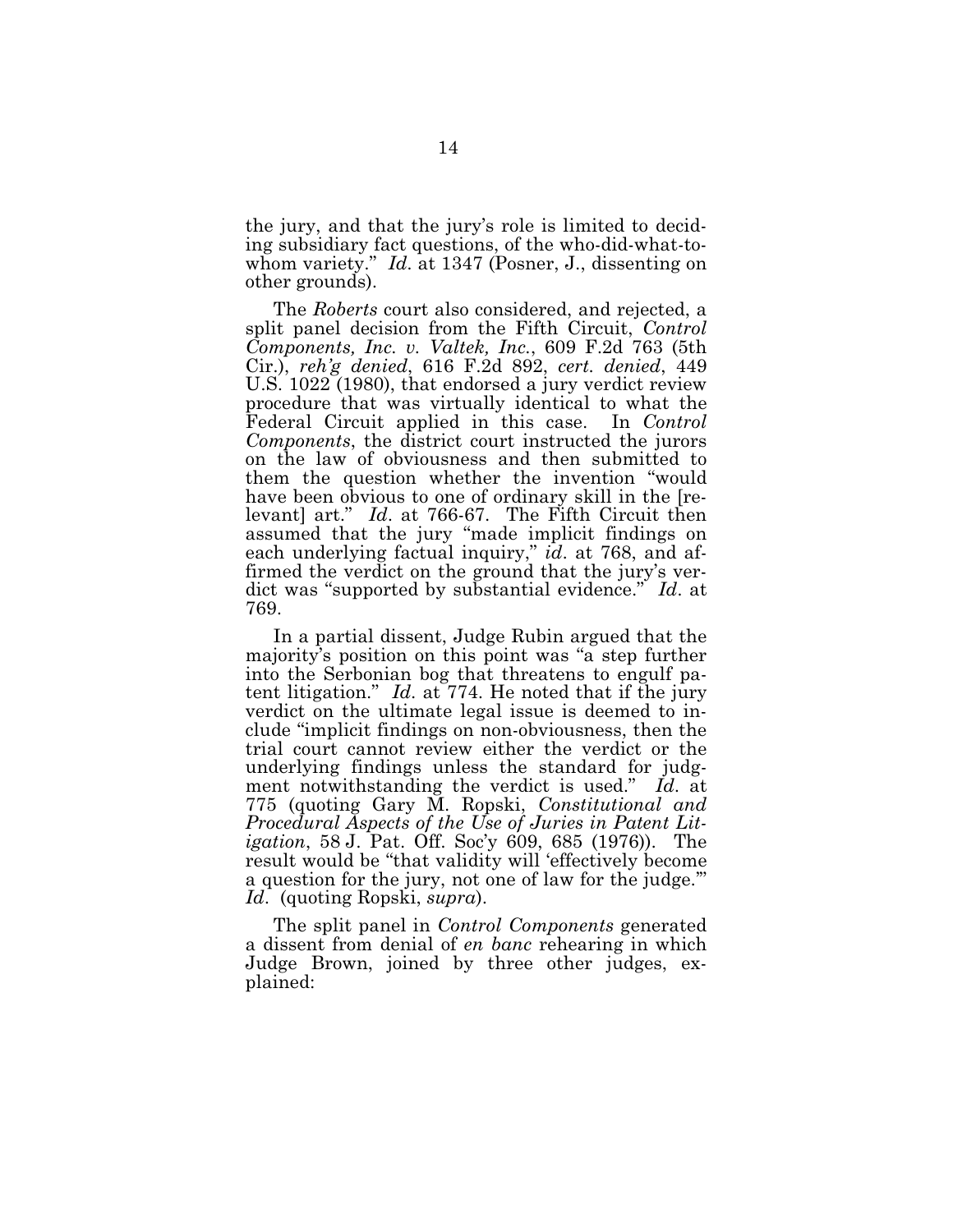This case is of exceptional importance because the issues it presents arise in every jury trial of a patent case. Submitting the obviousness issue to the jury for a general verdict, in the manner our previous decisions permit, appears to me to be inconsistent with the precept that "the ultimate question of patent validity is one of law." *G raham v. John Deere Co. . . .*

616 F .2d 892, 892 (5th C ir. 1980) (quoting *G raham*, 383 U.S. at 17).

Subsequently, in a unanimous panel decision authored by Judge Brown, *Baumstimler v. Rankin*,  $677$  F.2d 1061 (5th Cir. 1982), the Fifth Circuit described Judge Rubin's partial dissent in *Control Components* as "cogent and convincing" and ruled that, if the issue of obviousness were tried to a jury, the special interrogatories favored by Judge Rubin should generally be used to determine the factual predicates of obviousness. *Id*. at 1071-72. Trial judges who did not use such interrogatories, the court warned, would bear a "heavy burden of convincing the reviewing court that [they] did not abuse [their] discretion."  $I\ddot{d}$ . at 1072. The court noted that its agreement with Judge Rubin's position was motivated by the need to maintain "meaningful appellate"<br>"wish" was the legal issue of natent validity. If  $\frac{1}{2}$ review" over the legal issue of patent validity. *Id*.

Thus, the issue presented in this petition engages a circuit split with at least two en banc regional cir-

<sup>&</sup>lt;sup>2</sup> Though the Seventh Circuit in *Roberts* expressly disagreed with the panel majority in *Control Components*, the court noted with approval that "Judge Rubin's viewpoint [in his partial dissent] has found favor in a subsequent Fifth Circuit decision." Roberts, 723 F .2d at 1342 n.24 (citing *B aumstimler*, 677 F .2d 1061).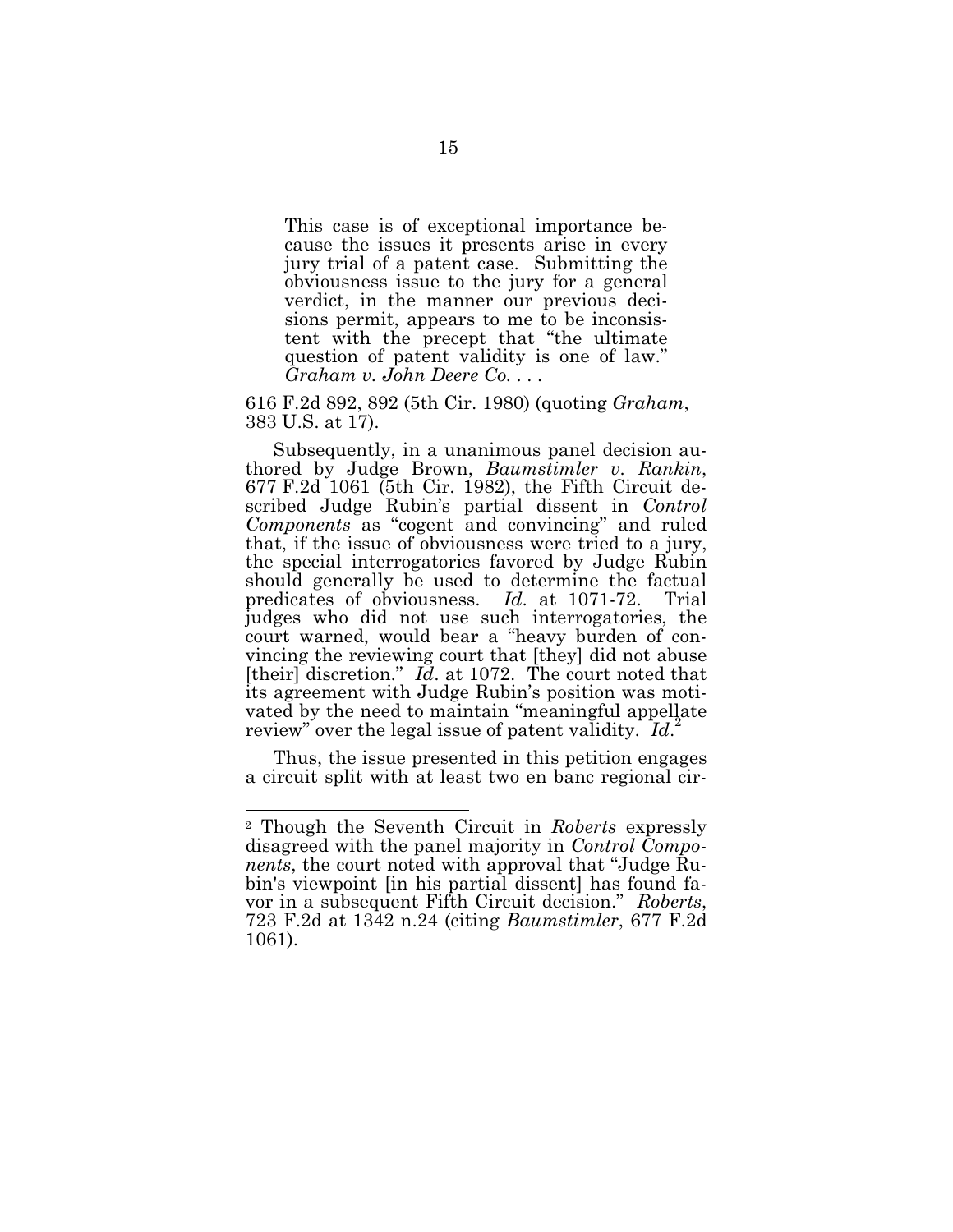cuits against the Federal Circuit's position. In addition, the Fifth Circuit either has an intra-circuit split or has moved into alignment with the circuits opposing the Federal Circuit position.

Although the Federal Circuit currently has exclusive intermediate appellate jurisdiction to hear appeals from final judgments in civil actions "arising under" federal patent law, *see* 28 U.S.C. § 1295(a)(1), this Court has continued to use circuit splits to identify which Federal Circuit patent cases merit a grant of certiorari. For example, in *Pfaff v. Wells Electron ics, Inc.*, 525 U .S. 55 (1998), the petitioner argued, as one reason for granting certiorari, that the Federal Circuit had diverged from the approach taken by regional circuits prior to the creation of the Federal Circuit. *See* Petition for Writ of Certiorari, *Pfaff v. Wells Elecs., Inc.,* 525 U.S. 55 (1998) (No. 97-1130), 1998 WL 34081020, at \*9-\*10 & n.10. This Court granted certiorari and, in its opinion, specifically noted the circuit split as one factor justifying the court's grant of certiorari. *See P faff*, 525 U .S . at 60. Similarly, this Court granted certiorari in *KSR* where the petition for certiorari also relied on an acknowledged circuit split between Federal Circuit and regional circuit law. *See* Petition for Writ of Certiorari, *KSR Int'l Co. v. Teleflex Inc*., 550 U .S . 398  $(2007)$  (No. 04-1350), 2005 WL 835463, at \*20-\*21.

Furthermore, in his concurrence in *Holmes G roup, Inc. v. V ornado Air Circulation Systems, Inc*., 535 U.S. 826 (2002), Justice Stevens stated that circuit splits remain helpful to this Court in identifying patent cases warranting a grant of certiorari. *See id*. at 839 (noting that a "conflict in [circuit] decisions [on patent law issues] may be useful in identifying questions that merit this Court's attention"). Justice Stevens also noted that "decisions by courts with broader jurisdiction will provide an antidote to the risk that the specialized court may develop an institutional bias." *Id*. Circuit splits engaging en banc decisions of the regional circuits should be especially helpful to this Court in making certiorari decisions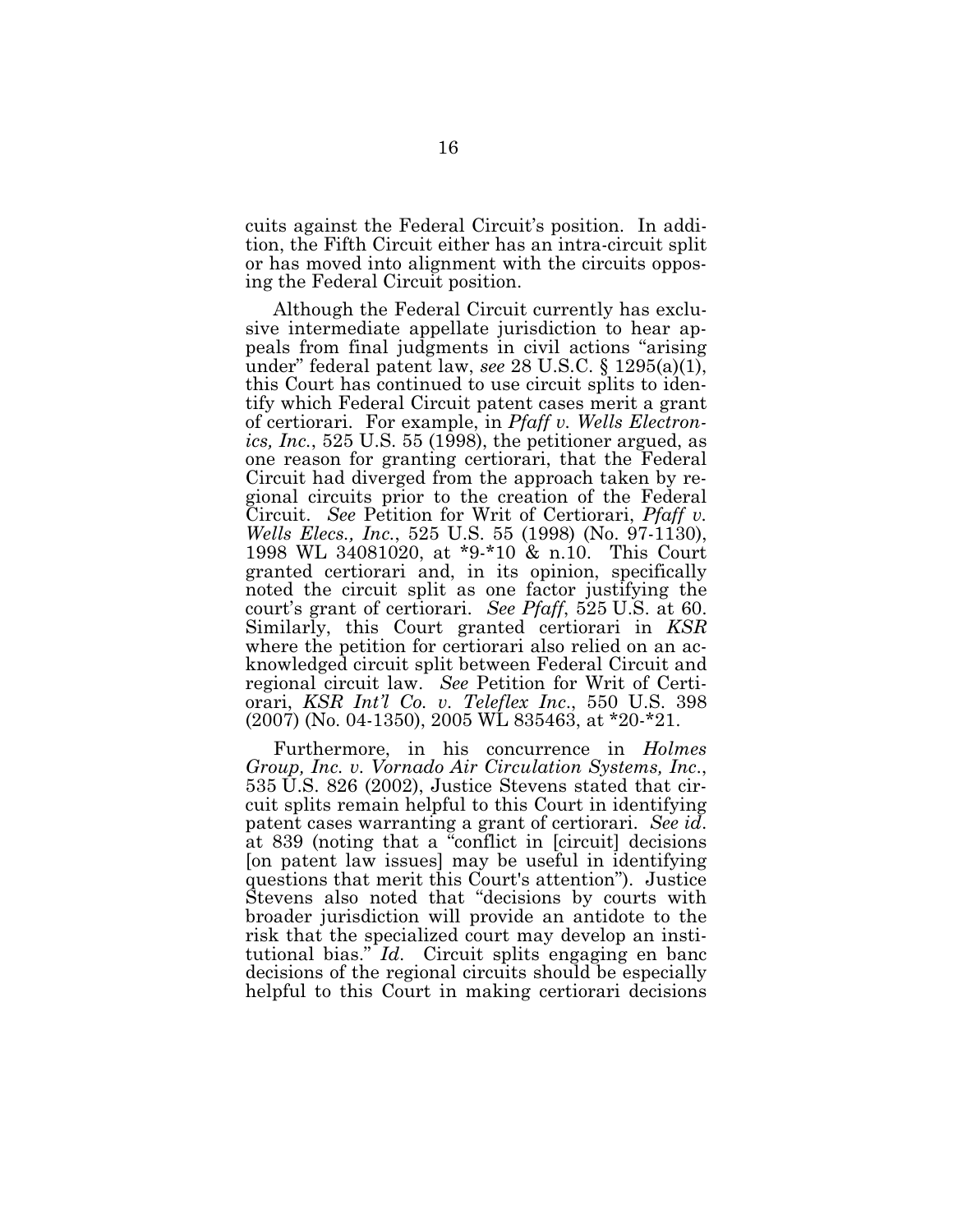because the decision to consider the issue *en banc* provides an additional indication of importance.

#### **II.** THE FEDERAL CIRCUIT'S APPROACH **CONF L ICTS W ITH ,OR IS IN DEEP TENSION W ITH ,TH IS COURT'S PRECEDENTS ON OB V IOUSNESS.**

Federal Circuit jury trial precedent is also difficult or impossible to reconcile with this Court's precedents on obviousness. For more than four decades, this Court has held that "the ultimate question of patent validity is one of law." *Graham*, 383 U.S. at 17. Moreover, in its recent *KSR* decision, this Court went beyond confirming, once again, that "[t]he ultimate judgment of obviousness is a legal determination," 550 U.S. at 427, but also stated multiple times that the obviousness analysis was to be conducted by courts or patent examiners, with no mention whatsoever of juries conducting the analysis. *See id.* at 407 ("If a court, or patent examiner, conducts this analysis and concludes the claimed subject matter was obvious, the claim is invalid under § 103.");*id*. at 420 & 421 (describing the analysis conducted by "courts and patent examiners" under the case law on obviousness).

The *KSR* Court also instructed that "[t]o facilitate review, this [obviousness] analysis should be made explicit." *Id.* at 418. Not even the most elaborate of special jury verdict forms under Federal Rule of Civil Procedure 49 can yield an "explicit" "analysis" of whether or why subject matter claimed in an issued patent should or should not be deemed "non-obvious subject matter" as a legal matter. Yet under the Federal Circuit-sanctioned procedure that was applied in this case, the entire "analysis" of obviousness can consist of a jury's "yes" or "no" answer to the legal question whether an asserted patent claim was "proven" to have encompassed "obvious" subject matter by "clear and convincing evidence." Such a black box verdict hides all analysis and substantially thwarts effective review, because no one can be sure what reasoning process led the jury to its ultimate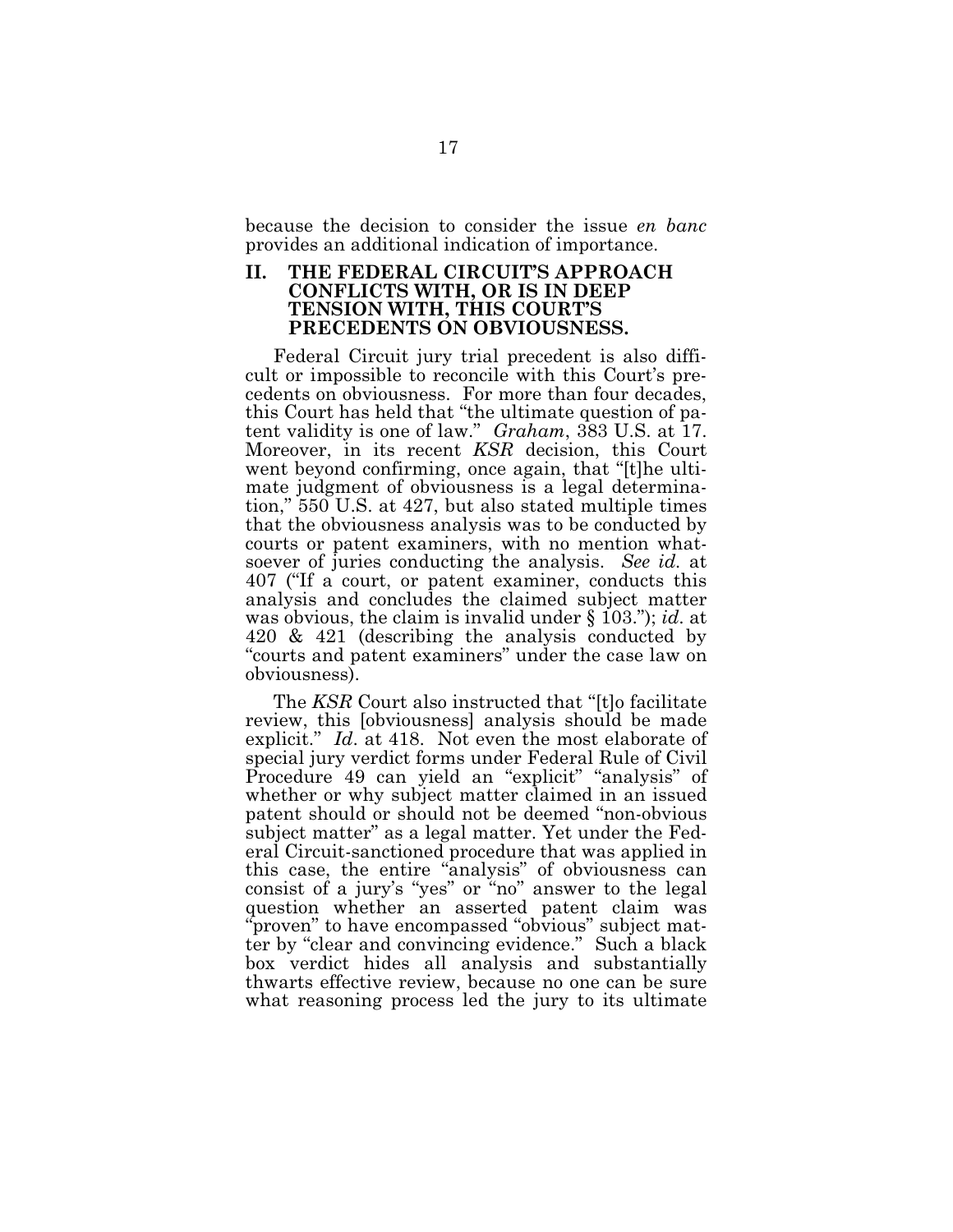legal conclusion of obviousness. *See* Kimberly A. M oore, *Juries, P atent Cases, & a L ack of Transparency*, 39 Hous. L. Rev. 779, 791 (2002) ("the Federal Circuit presumes that all of the jury's reasoning was correct unless there are no facts in the record that would have supported that verdict").

Here the jury was given about seven (7) pages of instructions on the patent law of obviousness (at least one full page of which was devoted mainly to listing the pieces of prior art to be considered). While six or seven pages of complex instructions on the law of obviousness may certainly seem lengthy to jurors having no educational background in law, the instructions are themselves nothing more than a nutshell's nutshell of the law in this area. One leading casebook on patent law devotes over 160 pages to the exposition of obviousness law. See Merges & Duffy, at  $611-780$ . Even a leading summary of the law—one marketed merely as an introductory aid for law students—spends over twenty-five pages on obviousness law. See Janice M. Mueller, *Introduction to P atent L aw* 167-194 (2006);*see also id*. at backcover (noting that the work is designed to be an "accessible" aid for "law students"). Another popular student aid spends over forty pages on the area. *See* M artin J. Adelman et al., *P atent L aw in a Nutshell* 144-88 (2008).

Even with such books, law students are not supposed to learn patent obviousness law without engaging in significant study and without also receiving hours of classroom instruction. By contrast, under the Federal Circuit's authorized procedure, lay jurors with no legal training whatsoever are supposed to learn patent obviousness law on the basis of less than ten pages of text and, at most, a few minutes of oral instruction by the trial judge. The jurors' subsequent "yes" or "no" answers to legal questions are then used to hypothesize "implicit" factual findings and legal reasoning that may never, in fact, have existed. The entire procedure seems to be a polar opposite from the explicit and careful process of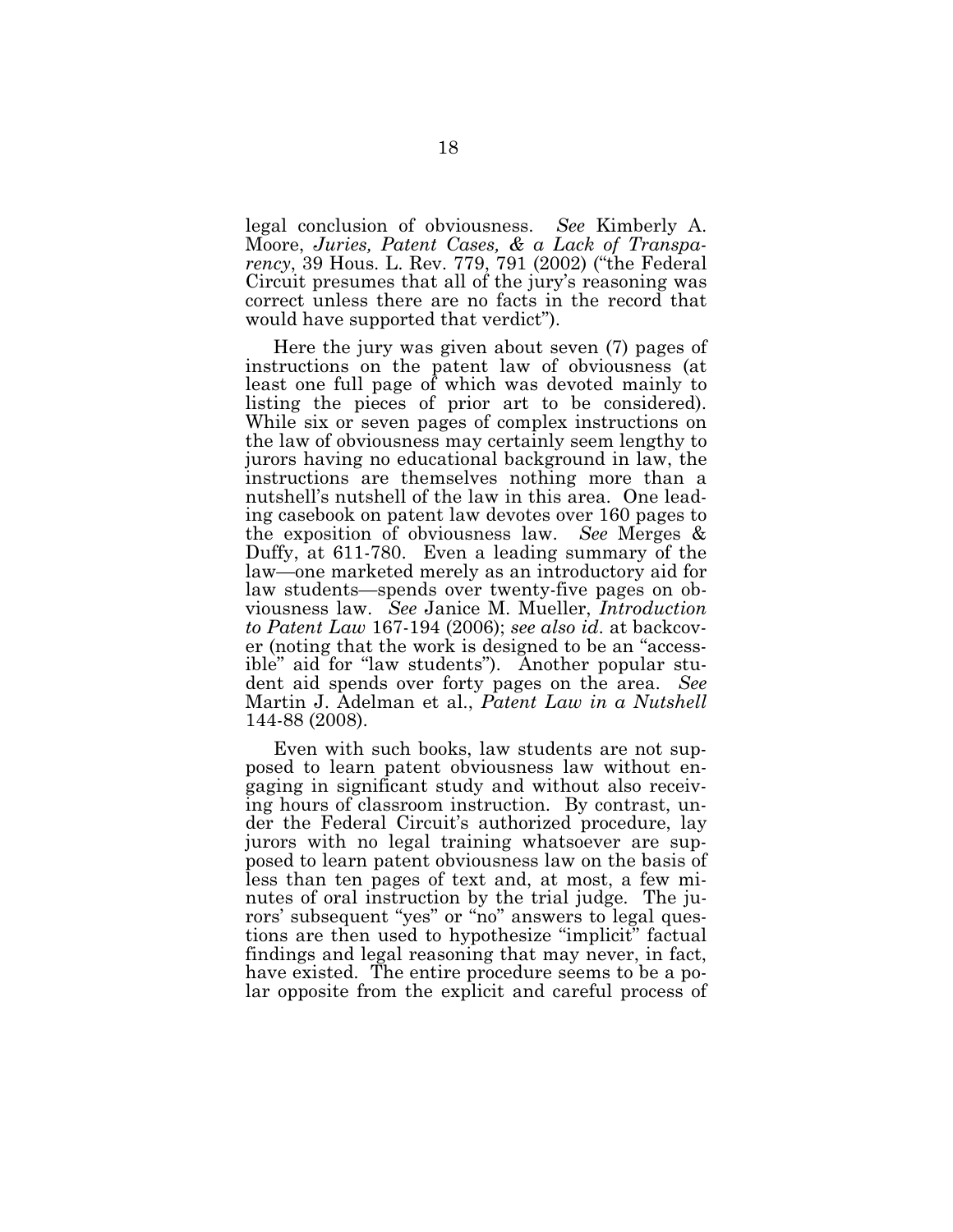legal analysis that *KSR* and this Court's earlier precedents have mandated that courts should follow in analyzing the legal issue of obviousness.

### **III. TH E F EDERAL CIRCUIT'S APPROACH IS DIF F ICUL T OR IM POSSIB L E TO RECONCILE WITH SETTLED PRINCIPL ES OF ADM INISTRATIV E L AW .**

As this Court has previously recognized, "[a] patent, in the last analysis, simply represents a legal conclusion reached by the Patent Office." See Lear, *Inc. v. Adkins*, 395 U .S . 653, 670 (1969). The Patent Office (now renamed the Patent and Trademark Office or "PTO") is an administrative agency that is generally subject to standard principles of administrative law. *See Dickinson v. Z urko*, 527 U .S . 150, 154 (1999). This Court has previously emphasized that, in light of "the importance of maintaining a uniform approach to judicial review of administrative action," the Federal Circuit must review the PTO under the same standards applied to other agencies. *Id.*

In other contexts involving court actions based on a predicate administrative action, litigants are permitted to raise the invalidity of the administrative action as a defense. This Court, however, has clearly stated that the validity of the agency's action is a matter for a court's independent judgment.

The leading case, *Cox v. U nited States*, 332 U .S . 442 (1947), involved a criminal prosecution for violating an administrative order authorized under the Selective Training and Service Act. The defendants in the case were Jehovah's Witnesses who had already been granted conscientious objector status. Conscientious objectors were, however, required by law to serve in civilian public service camps unless they could prove that they were "ministers," which would exempt them entirely from service. The defendants' claims to being ministers were rejected by local and appellate boards of the selective service system, and the defendants were ordered to report to public ser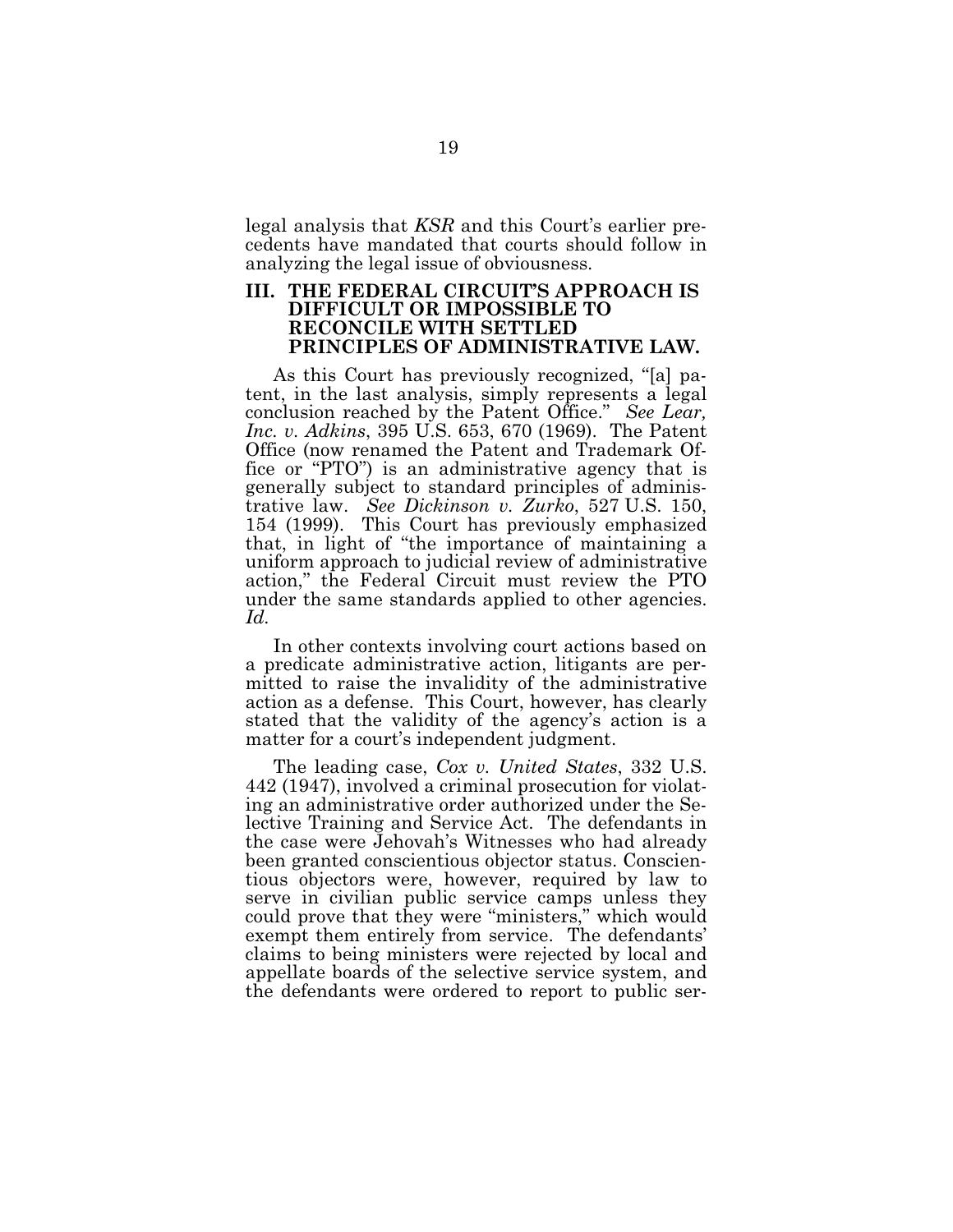vice camps. The government criminally prosecuted the defendants after they either failed to go to camp or went to camp but then fled.

After deciding that the defendants could raise the invalidity of the administrative orders as a defense, this Court addressed whether the invalidity defense should be adjudicated by the judge or the jury. In his plurality opinion for four Justices, Justice Reed reasoned that "[t]he concept of a jury passing independently on an issue previously determined by an administrative body *or reviewing* the *action of an administrative body* is contrary to settled federal administrative practice." *Id.* at 453 (Reed, J.) (emphasis added). Justice Reed opined that "the constitutional right to jury trial does not include the right to have a jury pass on the validity of an administrative order." *Id.* On this point, Justice Reed's opinion appears to speak for the Court majority, for Justice Douglas's opinion (which was joined by Justice Black) expressly agreed with the four-Justice plurality opinion that the validity of the administrative order "is properly one of law for the Court" and "join[ed] in the opinion of the Court" on the issue. Id. at 455.

Nothing in *Cox* denies that judicial review of an administrative order may require some degree of factfinding. Indeed, Justice Reed specifically referred to the "analogous power of a judge as to admissibility," *id*. at 453 n.5, which of course includes the power to find facts necessary to rule on the point of law, *see id.* (citing precedents such as *Steele v. U nited States*, 267 U .S . 505, 510-511 (1925) and *Ford v. U nited States*, 273 U .S . 593, 605 (1927), which sustained the power of courts to find facts necessary to resolve admissibility disputes); *G ila V alley, G lobe & N. Ry. Co. v. H all*, 232 U .S . 94, 103 (1914) (holding that any "question of fact" necessary for an admissibility determination is "one to be determined by the trial court, and not by the jury").

Both of the leading commentators on administrative law from the mid-twentieth century recognized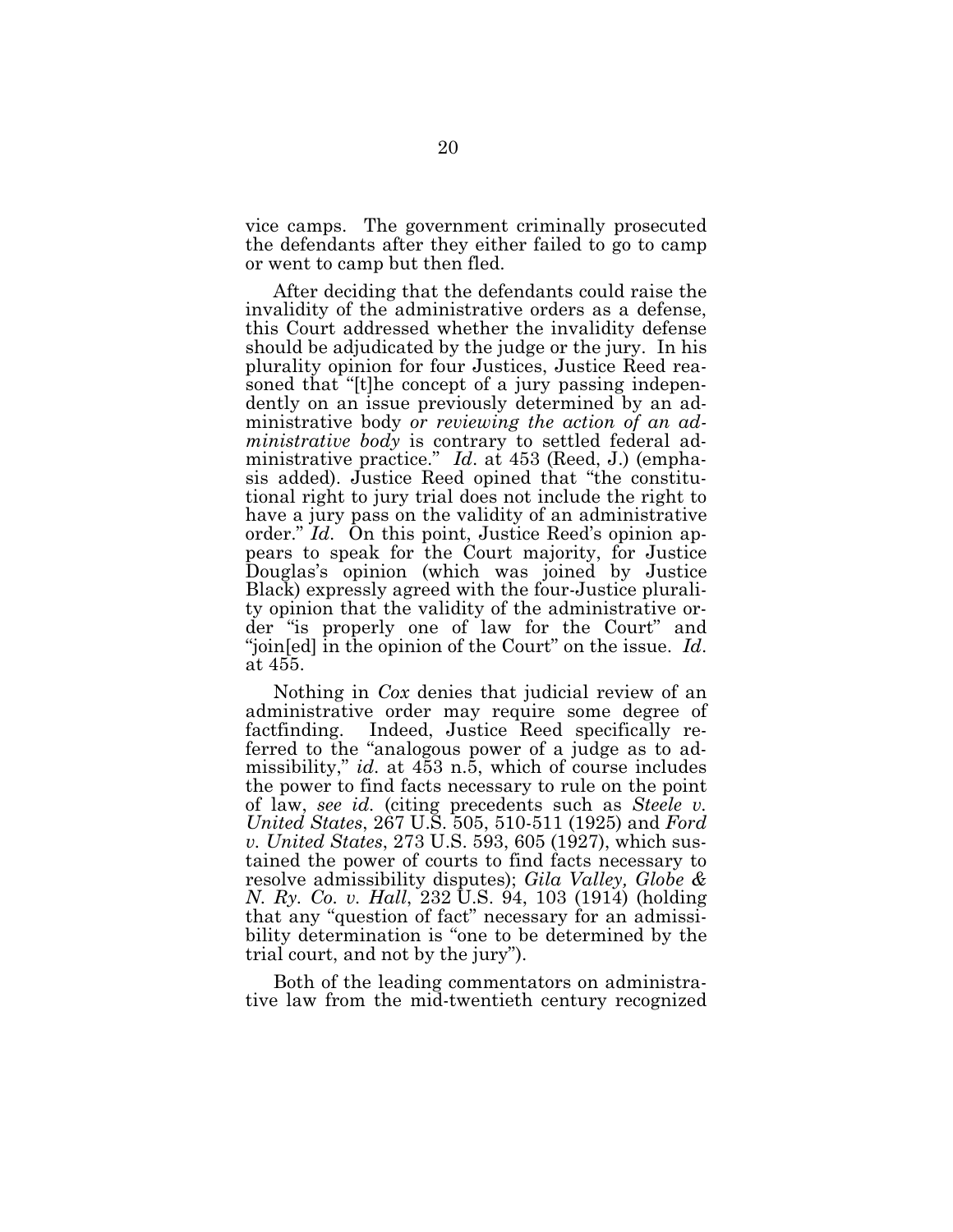Cox as standing for the general proposition that, in actions brought on the basis of an administrative order where the invalidity of the order is a proper defense, the court should "withhold" from the jury the validity of the order." Kenneth Culp Davis, Adminis*trative Law Treatise* § 8.16, at 597 (West 1958); see also id. (noting that "seven Justices" agreed on this point in Cox). See also Louis L. Jaffe, Judicial Control of Administrative Action 394 (Little Brown 1965) (explaining Cox to mean that, even though the "validity of an administrative order depends on certain facts," those facts "need not be determined by a jury" because they go only to "the validity of the order," which is reserved for the court).

The case for jury participation is much weaker in the context of determining patent obviousness than it was in *Cox*. Not only did *Cox* involve a criminal prosecution, but the party seeking the jury trial right was trying to secure *greater* scrutiny of an administrative action. Here, by contrast, the party favoring the jury trial right (the patentee) is trying to sustain an administrative action. Because the jurors are instructed that they must presume that every allowed patent claim is valid and may reach a conclusion of invalidity only if "clear and convincing evidence" supports such a conclusion, giving preclusive effect to a jury's lay opinion on the legal issue of obviousness does not foster a firm check on governmental action by ordinary citizens but, to the contrary, tends to insulate PTO agency actions from effective judicial review.

Cox articulates a general norm applicable to judicial review of federal administrative action. The Federal Circuit's rule conflicts with that norm. In similar circumstances, this Court has previously granted certiorari in cases to review whether the Federal Circuit's patent jurisprudence has diverged from basic rules of law applicable in other areas.

For example, in eBay Inc. v. MercExchange L.L.C., 547 U.S. 388 (2006), the Petition for Certiorari relied heavily on the divergence between the Fed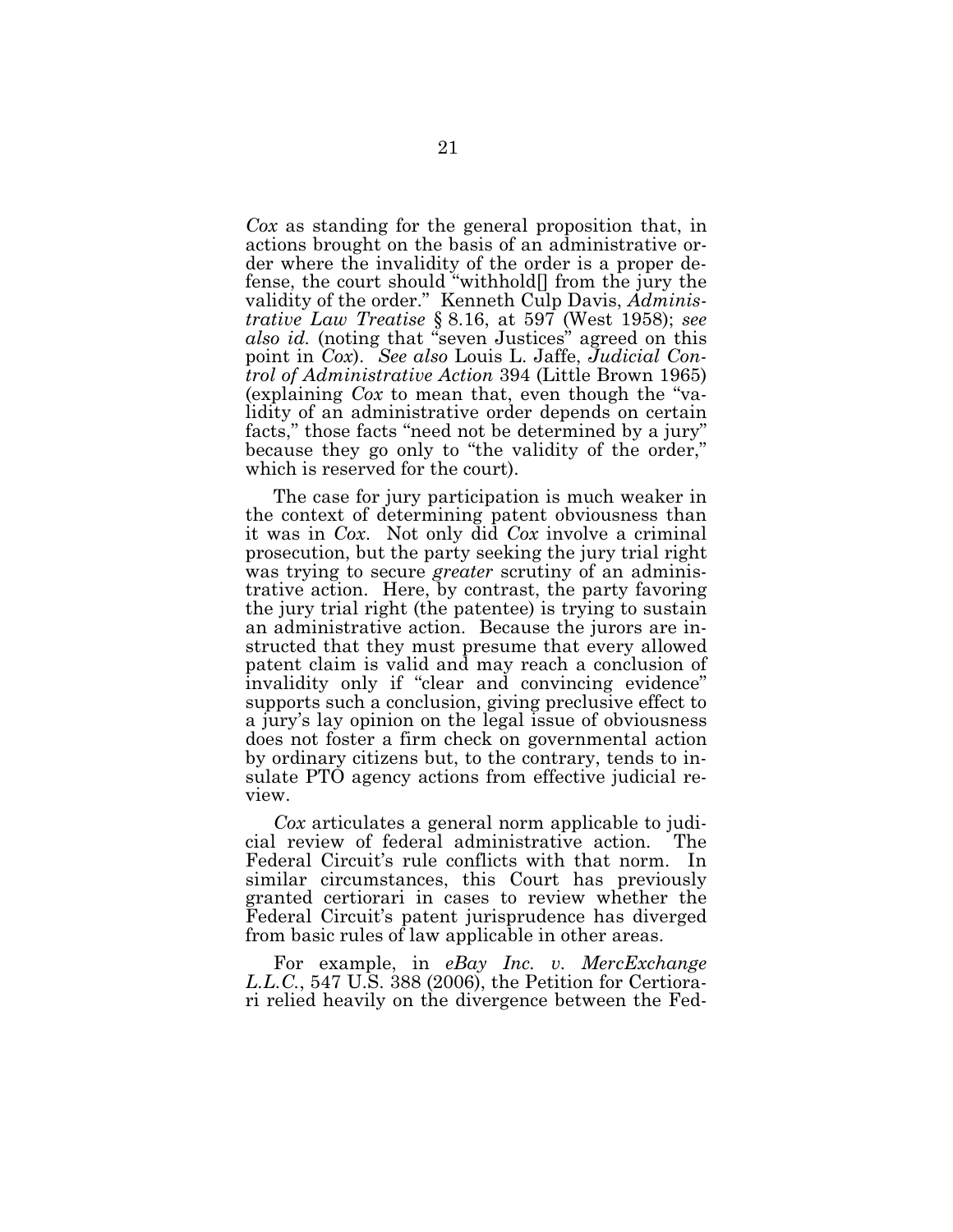eral Circuit's rules for granting an injunction in patent cases and the equitable rules governing injunctions in other areas of law. *See, e.g.,* Petition for Writ of Certiorari, *eBay v. MercExchange*, 547 U.S. 388 (2006) (No. 05-130), 2005 WL 1801263, at \*13- $*22$ . This Court granted certiorari, 546 U.S. 1029 (2005), and unanimously reversed on the ground that the injunction practice in patent cases must follow "the traditional four-factor framework that governs the award of injunctive relief" generally. 547 U.S. at 394.

S imilarly, in *M edImmune, Inc. v. G enentech, Inc*., 549 U.S. 118 (2007), the Petition for Certiorari argued that the Federal Circuit's standards for permitting a declaratory judgment action in patent disputes had diverged from the more general standards applicable to declaratory judgment actions in other areas of law. See Petition for Writ of Certiorari, *MedImmune, Inc. v. Genentech, Inc., 549 U.S. 118 (2007)* (No. 05-608), 2005 WL 3067195 at \*8-\*16. The Court granted certiorari and also reversed, relying on declaratory judgment precedents from non-patent cases to overturn the Federal Circuit's precedents on the availability of declaratory judgment jurisdiction in patent cases. *See* 549 U.S. at 126-33.

Thus, divergence between general legal principles and Federal Circuit patent law precedents has in the past provided a compelling reason to grant certiorari (and, ultimately, to reverse the Federal Circuit). In this case, the conflict between the general principle of administrative law articulated in *Cox* and the Federal Circuit rule is merely one of many reasons to grant certiorari.

#### **IV . TH E ISSUE IS IM PORTANT AND W ORTH Y OF TH IS COURT'S ATTENTION.**

Numerous objective indications demonstrate that the question presented by this Petition is an extremely important issue for the patent system.

1. *The Grant of Certiorari in Lockwood.* First, as discussed above, the issue has already provoked a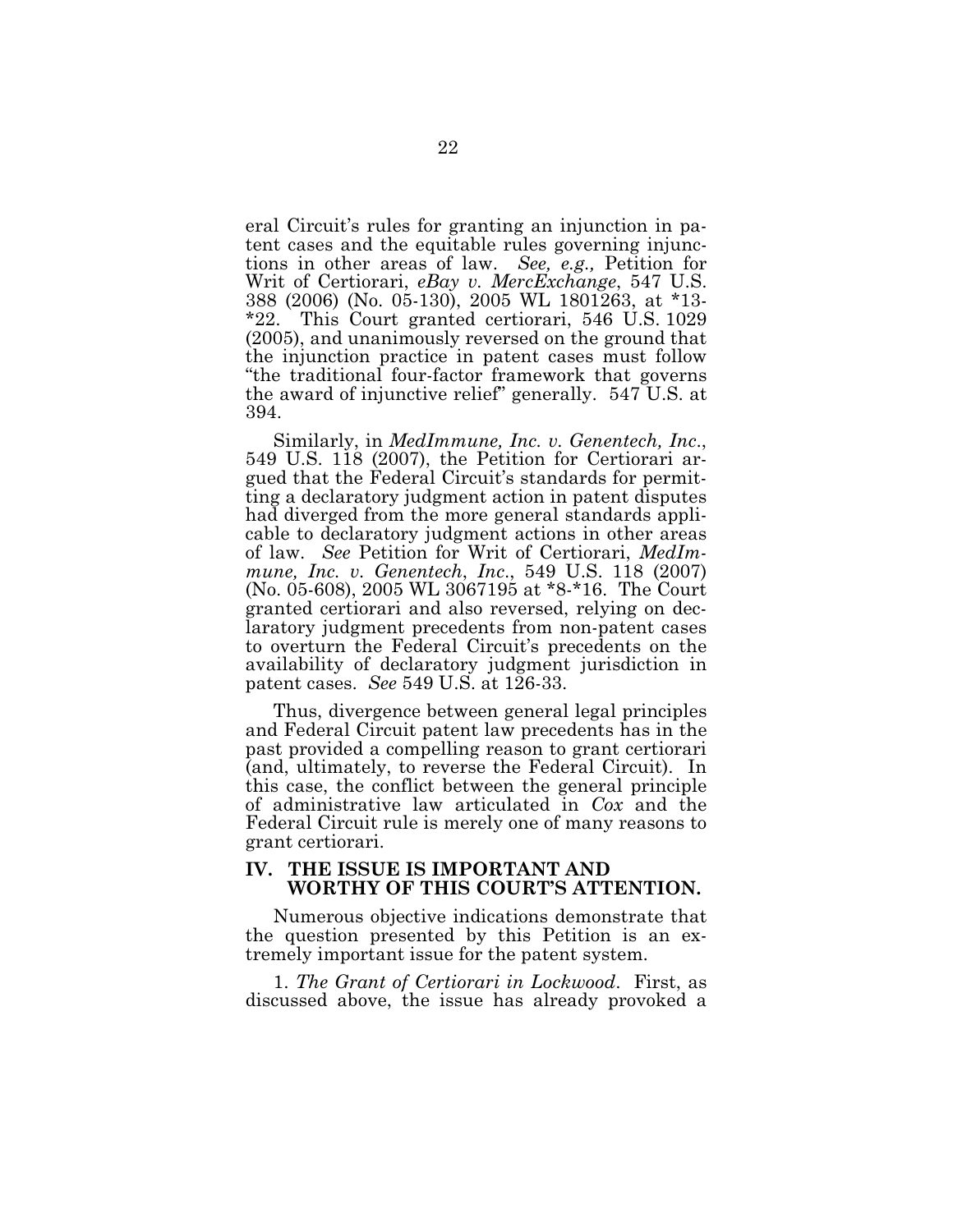wealth of judicial opinions on the subject, including two en banc circuit court decisions, a dissent from denial of rehearing en banc in the Fifth Circuit, and a likely intra-circuit split in the Fifth Circuit. But perhaps the best gauge of importance is this Court's prior grant of certiorari in *American Airlines, Inc. v. Lockwood,* 515 U.S. 1121 (1995) (No. 94-1660).

The *Lockwood* litigation was similar to this case in many respects. After the plaintiff brought a patent infringement action, the defendant raised patent invalidity as a defense and counterclaimed for a declaratory judgment of patent invalidity (as the Petitioners here did). *See In re L ockw ood*, 50 F .3d 966, 968- 69 (Fed. Cir. 1995). In *Lockwood*, however, the defendant won a summary judgment of noninfringment. The issue then became whether the plaintiffpatentee had a jury trial right on the defendant's counterclaim for a declaratory judgment of patent invalidity. The district court granted a motion to strike the patentee's jury demand. On a petition for writ of mandamus, the Federal Circuit reversed and ordered the district court to hold a jury trial on the invalidity defense.

Dissenting from the denial of rehearing en banc, Judge Nies (joined by Judges Archer and Plager) argued that the "mandamus order in this case creates the type of conflict with other circuits that warrants Supreme Court review." *Id.* at 987 (Nies, J., dissenting). Judge Nies then detailed the circuit split discussed above, citing the en banc *Sarkisian* and *Roberts* decisions and the long line of contrary Federal Circuit precedents *(id.* at 987-90), and stated: "It is my understanding that the denomination of an issue as one of law represents a policy decision that a judge is more appropriate than a jury to make the decision. As a matter of policy for reasoned and uniform decisions, this is true of patent validity." *Id*. at 990.

After certiorari was granted in *Lockwood*, the patentee withdrew his jury demand and moved for dismissal of the Supreme Court case as moot. The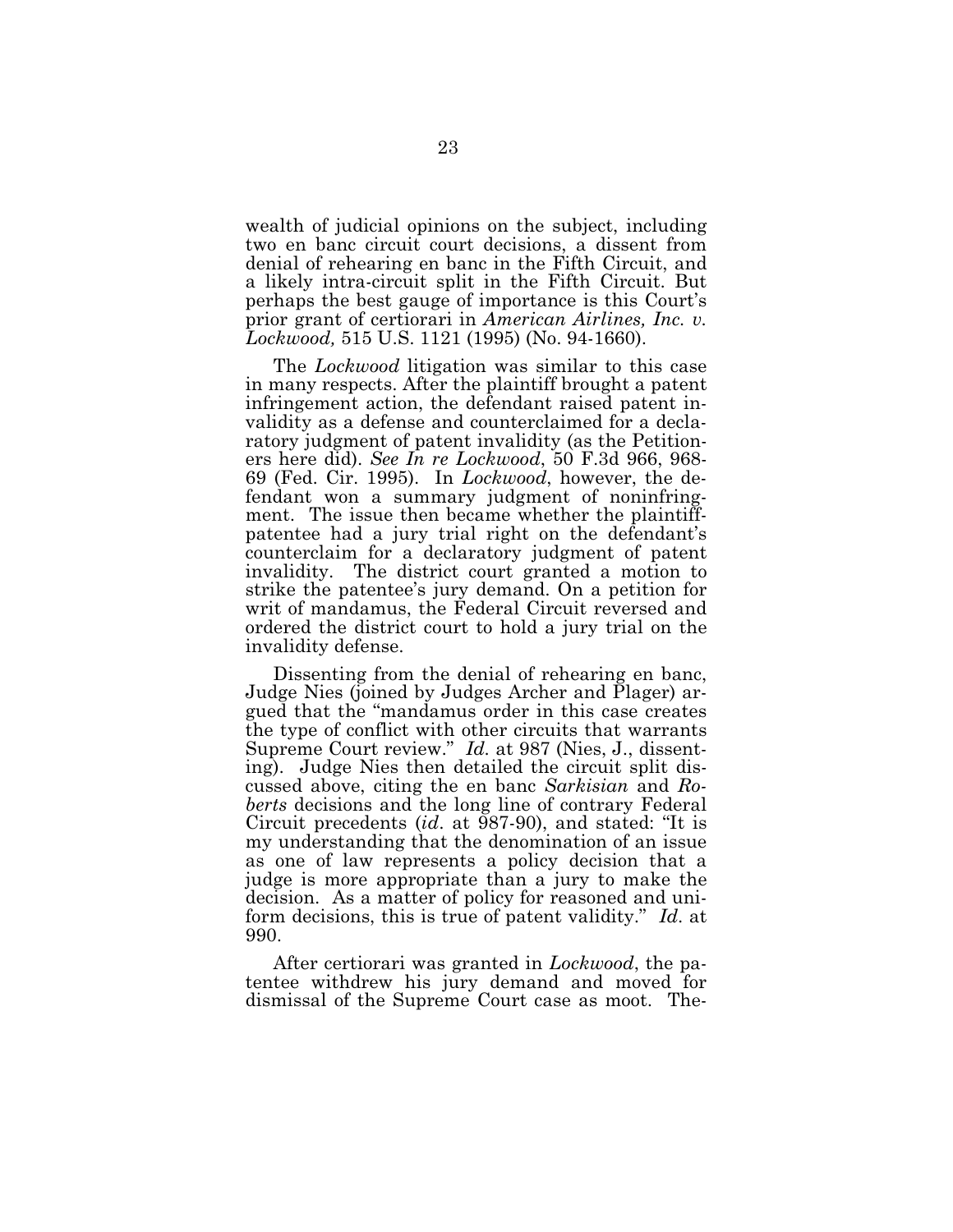reafter this Court vacated the grant of certiorari, 515 U .S . 1182 (1995). The prior grant of certiorari provides a strong indication that the allocation of decisional power between judge and jury on patent validity issues is important enough to warrant this Court's attention. Indeed, this Court granted certiorari in *Lockwood* (i) even though the Petition for Certiorari was interlocutory; (ii) even though the case involved the unusual procedural posture where the defendant had won summary judgment as to all the plaintiff-patentee's infringement claims and the counterclaim for a declaratory judgment of invalidity was all that was left to be tried; and (iii) even though the Supreme Court phase of the litigation was always susceptible to being rendered moot if the patentee withdrew his jury demand (which was in fact what ultimately happened).

The present case has none of those procedural oddities. The case arises from review of a final judgment; it involves the more typical situation where infringement and patent validity are tried together; and it is not susceptible to being rendered moot by the Respondent merely withdrawing a jury trial demand. Judge Nies was absolutely correct in 1995 that the conflict between Federal Circuit and regional circuit precedent "warrants Supreme Court review." *L ockw ood*, 50 F .3d at 987.

2. *The 1992 Report to the Secretary of Commerce.* In 1992, a final report on patent law reform was issued by a special Advisory Commission convened by the Secretary of Commerce and consisting of leading representatives from U.S. businesses, universities, the patent bar, and the public at large. *See* The Advisory Commission on Patent Law Reform: *A Report to the Secretary of Commerce* (1992). Even by the time of this report, the Commission observed that "the proportion of jury trials has exploded to the point where between thirty and fifty percent of all patent trials employ a jury as the fact finder" and noted that this "dramatic increase in the use of juries is generating concern in the patent user community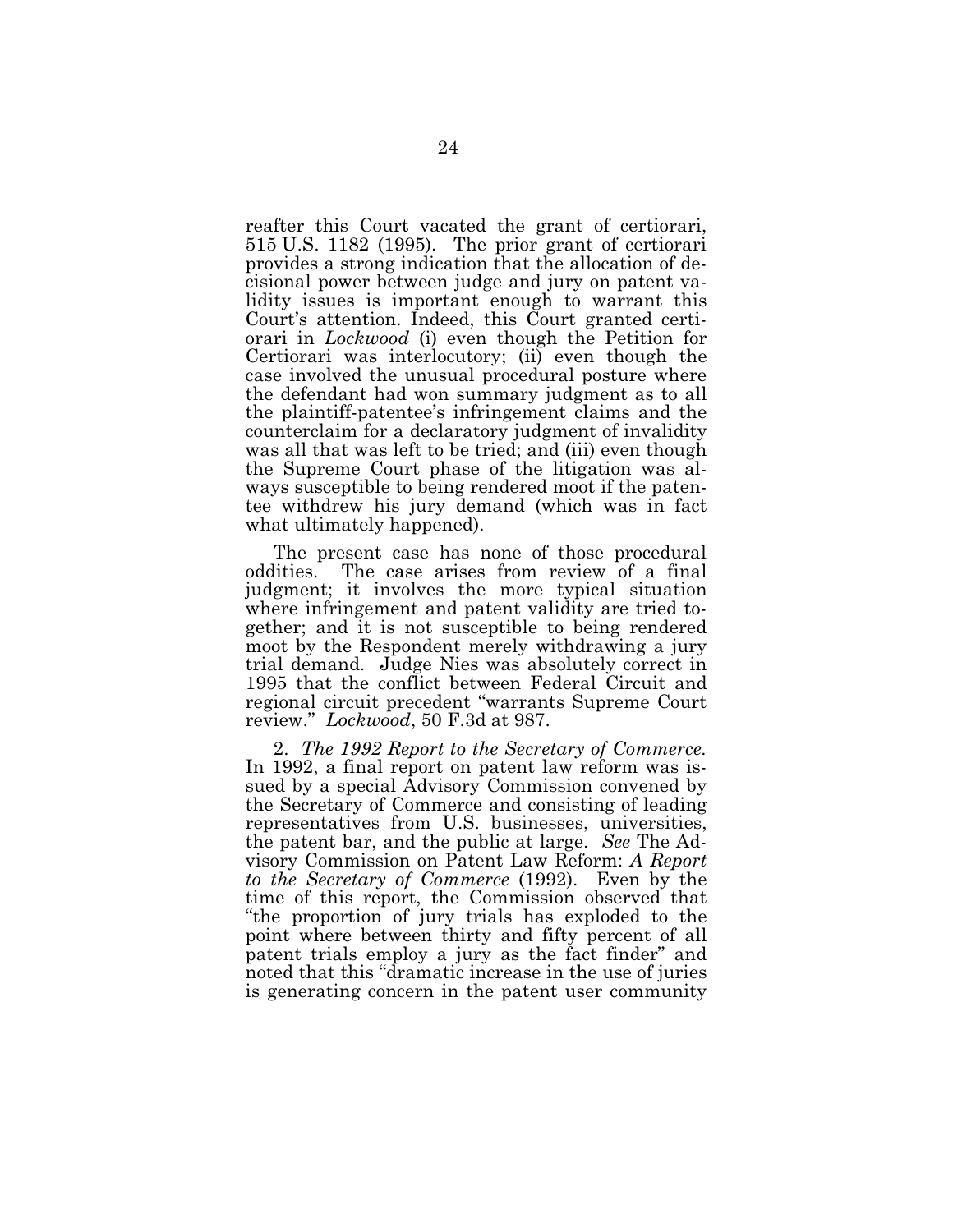that juries are being used to avoid the substantive merits of a patent dispute." *Id.* at 107. (While the 30-50% jury trial rate measured in 1992 did represent an alarming explosion compared to historical rates, the rate has since risen much higher. *See* point 3, *infra*.)

Many members of the Commission worried that "a serious threat to the patent system could be developing" as the public might come to believe the results of patent trials "are little more than a throw of the dice." *Id.* at 109. Already, the Commission found that, "[w]ithout exception," members of the public commenting on the subject "felt that the problems were serious, that jury trials were 'getting out of hand,' and that the use of jury trials should be curtailed if possible." *Id.* at 108. Moreover, the Commission specifically found that "[m]ost of the negative comments were focused on the use of a jury to determine patent validity." *Id*.

The Advisory Commission ultimately "hope[d] that by raising this issue, other bodies will initiate the appropriate studies and debate." The courts in general and this Court in particular, have long played a dominant role in allocating decisional power between judges and juries. As will be shown below, debate on jury trials has now continued for years, and thus it is now an appropriate time for this Court to enter the debate.

3. *Recognition of Importance in the Academic L iterature.* The secondary literature has repeatedly recognized the importance of the issue presented here and has detailed the negative consequences flowing from the Federal Circuit doctrine.

For example, Professors Jaffe and Lerner have written:"a dramatic change that has occurred on the CAFC's watch is an increasing reliance on juries in patent trials." Adam B. Jaffe & Josh Lerner, *Innovation and Its Discontents: H ow O ur B roken P atent System Is E ndangering Innovation and P rogress* 123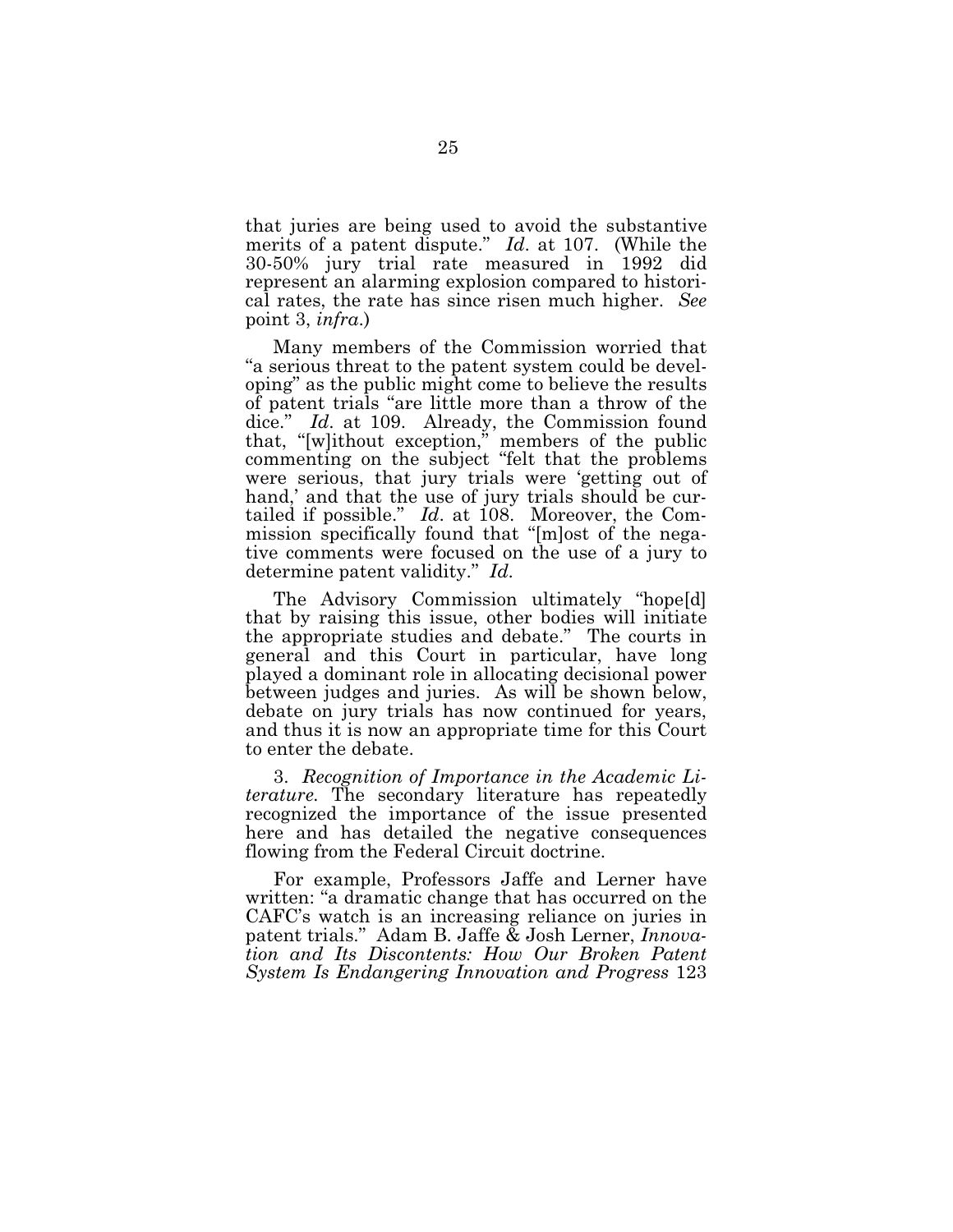(Princeton 2004). The statistics are presented in the table below:



Figure 4.4 Share of patent cases tried before juries.

Jaffe and Lerner further note that, even though both judges and litigants have long been skeptical of the ability of juries to decide complex patent cases rationally, "the CAFC has taken a relatively sympathetic view of juries" and "has stated that patentees have an absolute right to a jury trial on questions of patent validity." *Id.* at 124. Jaffe and Lerner also show that the bias in favor of juries over judges produces a pronounced pro-patentee tilt to the law, as statistics demonstrate that "juries are more sympathetic to patentholders than judges." *Id.* at 125.

The reasons are readily discernable why a projury bias is also pro-patentee: The Federal Circuit has forcefully instructed trial judges (i) that they must "clearly instruct[] jurors to presume the patent is valid," *id*.; (ii) that the presumption of validity cannot be overcome except by clear and convincing evidence; and (iii) that this "presumption is *never* annihilated, destroyed, or even weakened, regardless of what facts are of record." *ACS H osp. Sys., Inc. v. Montefiore Hosp.* 732 F.2d 1572, 1574-75 (Fed. Cir. 1984) (emphasis in original). Yet "the CAFC has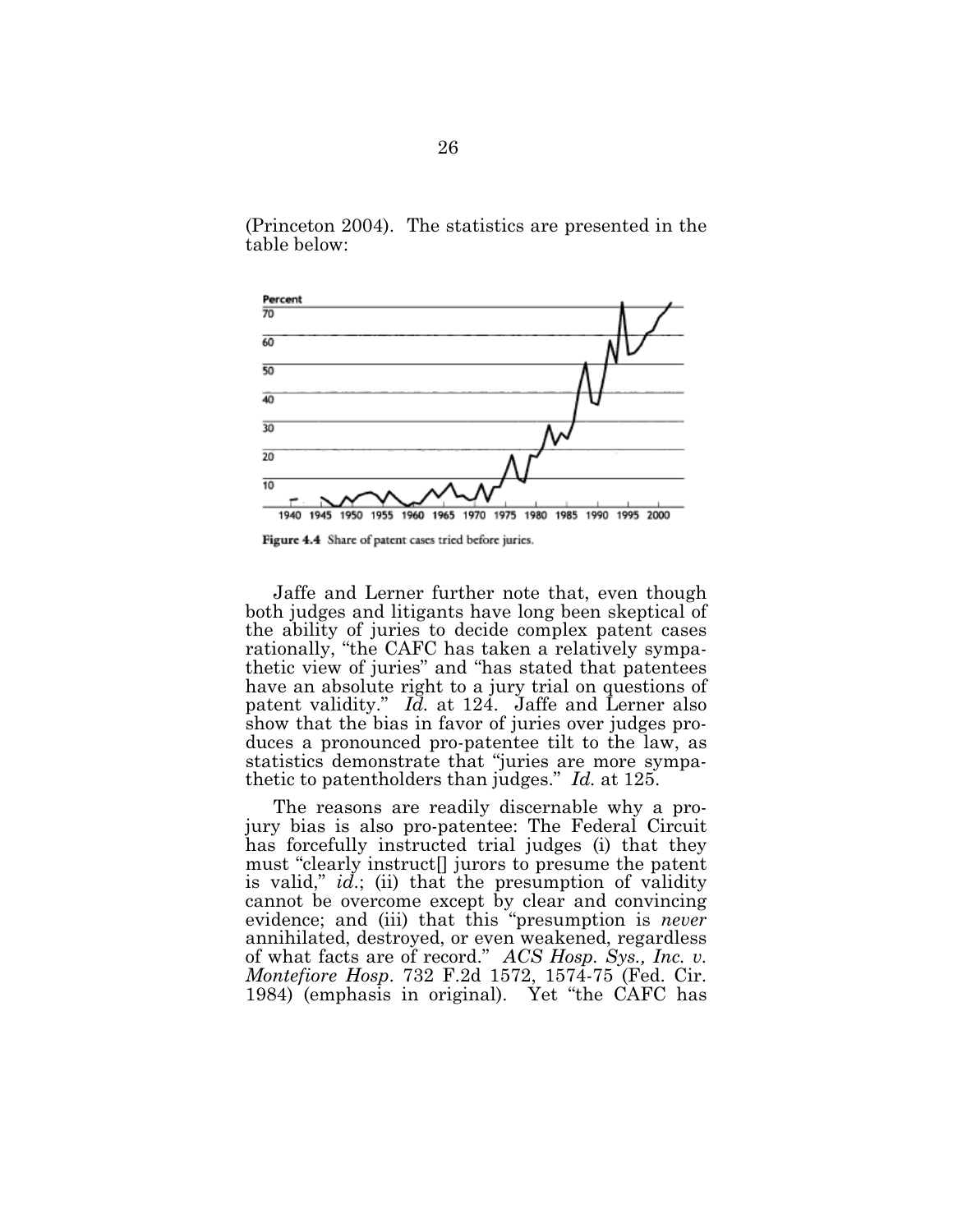precluded the presentation to juries of information about the weaknesses and limitations of the patent examination process." Jaffe & Lerner, *supra*, at 124.

Thus, while judges familiar with administrative agencies in general and the PTO in particular might be more willing to take a more realistic view of the legal presumption of validity (as this Court did in *KSR*), 3 jurors may very well balk at second-guessing the action of an expert administrative agency, which comes to court clothed in a seemingly strong legal presumption of validity. Indeed, jurors may be quite rational to do so, for however faulty may be the judgment of the PTO, it might be better than that of jurors who are given seven pages of instructions and have no formal training on the patent law of obviousness. The solution to excessive juror deference to presumed administrative expertise is neither to give jurors more instructions on the foibles of administrative agencies nor to train them for a few weeks on the law of obviousness and patent validity. The solution is to recognize, as the Ninth Circuit did, that judges have the power and responsibility to review independently whether patents satisfy the statutory nonobviousness requirement.

As another commentator has recognized, the "increased use of juries and their expanded role in patent trials have clashed with a fundamental premise found in the legislation creating the Federal Circuit." Allan N. Littman, *The Jury's Role in Determining Key Issues in Patent Cases: Markman, Hilton Davis and Beyond*, 37 IDEA 207, 209 (1997). The legisla-

<sup>&</sup>lt;sup>3</sup> *See KSR*, 550 U.S. at 426 (invalidating a patent claim after noting "that the rationale underlying the presumption  $-$  that the PTO, in its expertise, has approved the claim — seems much diminished here" where the PTO had not considered the relevant prior art).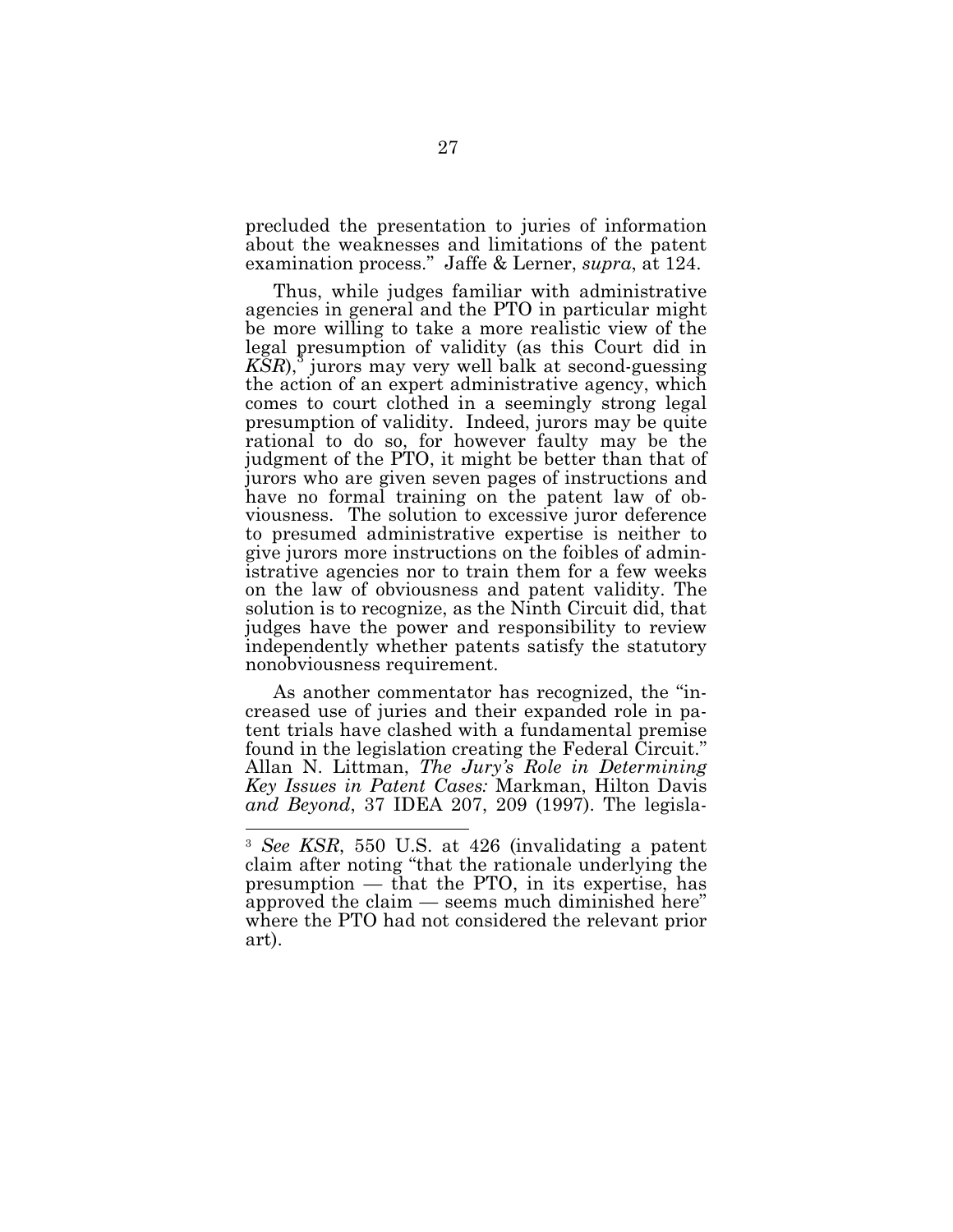tion creating the Federal Circuit was generally thought to be needed to foster "nationwide uniformity in patent law" and to "make the rules applied in patent litigation more predictable." Id. at  $2\overline{10}$  (quoting legislative history of the legislation creating the court). Yet if "the application of basic doctrines of patent law are subsumed within jury verdicts, particularly general verdicts, uniformity, predictability and doctrinal stability could easily become hollow shells within which juries could do as they wished."  $Id.$ 

The unpredictability introduced by jurors attempting to rule on legal issues such as obviousness is not good for the patent system. As Professor Jaffe has noted, "[h] aving decisions made by people who cannot really understand the evidence increases the uncertainty of the outcome. The combination of this uncertainty with the legal presumption of validity... is a big reason why accused infringers often settle rather than fight even when they think they are right." Adam B. Jaffe, Patent Reform: No Time Like *the Present*, 4 J. L. & Pol'y for Info. Soc'y 59, 72  $(2008).$ 

The secondary literature also shows that now is an excellent time to address the issue presented in this Petition. The persistence of the circuit split here makes it extremely unlikely that the lower courts will resolve the issue. Moreover, statements in this Court's recent KSR opinion have opened a vigorous debate about the continuing role of the jury in evaluating the nonobviousness of asserted patent claims. Compare Constantine L. Trela, Jr., An Afterward to: A Panel Discussion on Obviousness in Patent Litigation: KSR International v. Teleflex, 6 J. Marshall Rev. Intell. Prop. L. 633, 634 (2007) (asserting that the KSR decision suggests "that permitting" the jury to decide the ultimate question of obviousness is wrong") with William F. Lee et al., Reflections on the Ongoing Role of Juries in Determining Obviousness in Patent Cases After the Supreme Court's Decision in KSR, 76 Patent, Trademark & Copyright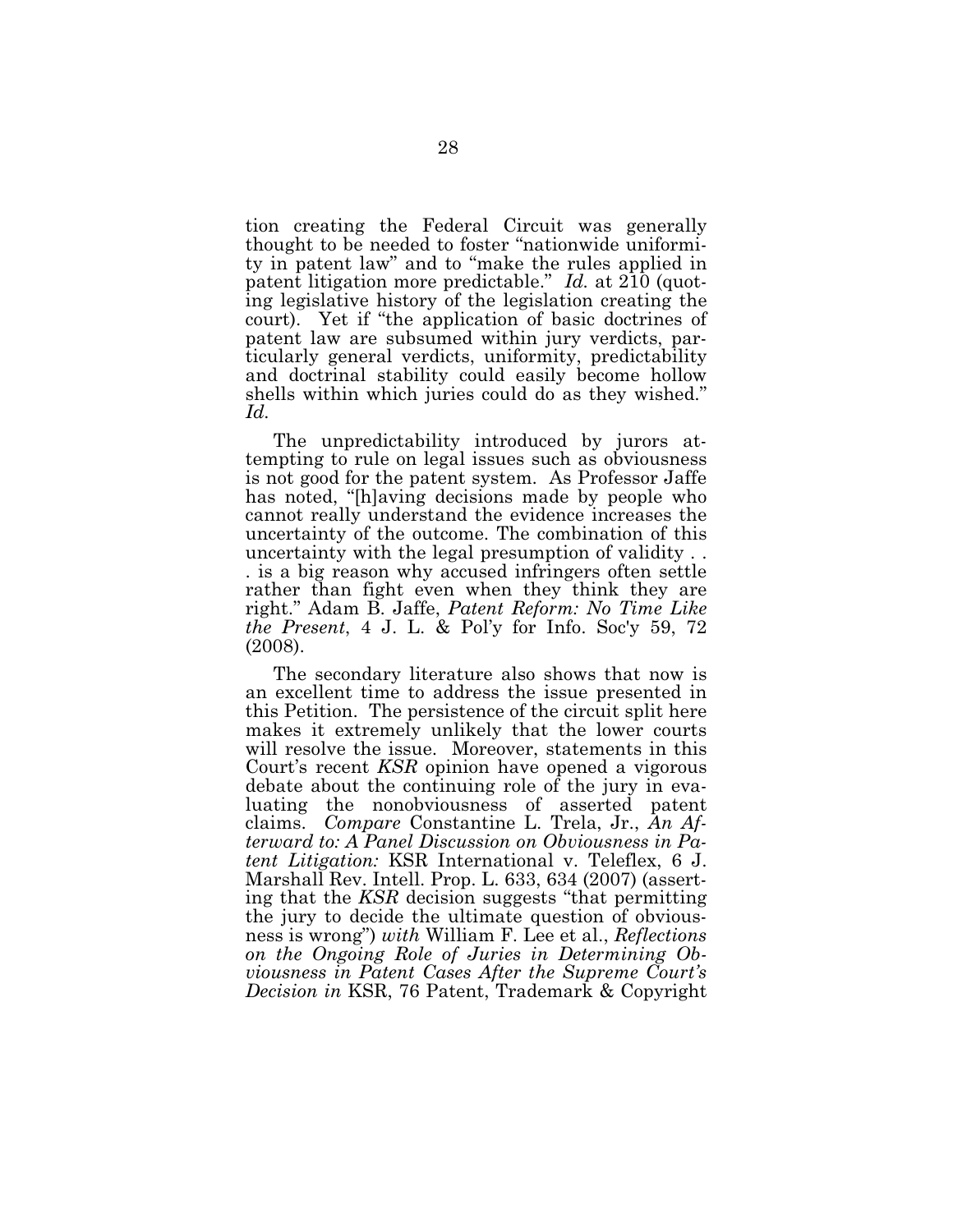J. No. 1870, at 3 (BNA May 30, 2008) (arguing that "*KSR* would not seem to mandate any fundamental rethinking of the role of juries in determining obviousness").

Although the Federal Circuit now has jurisdiction over most patent appeals, this Court has frequently reviewed Federal Circuit patent decisions that "present an issue of the allocation of power among institutional actors." Mark D. Janis, *Patent Law in the Age of the Invisible Supreme Court, 2001 U. Ill. L.* Rev. 387, 409. *Cf. Markman v. Westview Instruments, Inc.*, 517 U.S. 370, 372 (1996) (holding that "the construction of a patent, including terms of art within its claim, is exclusively within the province of the court"). Such policing of institutional allocations of power is considered highly desirable even among those who otherwise advocate that this Court should "resist[] the temptation to speak directly on substantive doctrinal matters [of patent law]." Janis, *supra*, at 419.

Other commentators have also favorably remarked on this Court's apparent willingness to grant certiorari (i) to review "the allocation of decisional power within the patent system," John F. Duffy, *The* F esto *Decision and the Return of the Supreme Court to the Bar of Patents,* 2002 Sup. Ct. Rev. 273, 340; (ii) "to bring patent related jurisprudence into conformity with rules applicable in other areas," Hon. Timothy B. Dyk, *Forward: Does the Supreme Court Still Matter?*, 57 Am. U. L. Rev 763, 769 (2008); or more generally (iii) "to prevent patent law from ossification and to ensure that appropriate policy considerations play a role in the development of the law." *Id*. at 763. *See also* John M . G olden, *The Supreme Court as "P rime P ercolator": A P rescription for Appellate Review of Q uestions in P atent L aw ,* 56 U C L A L . R ev. 657, 720 (2009) (arguing that Supreme Court review of patent cases is desirable "in areas where F ederal Circuit decisions may have unduly ossified the law".

This case presents all of these factors: It is a case about the allocation of decisional power; the Federal